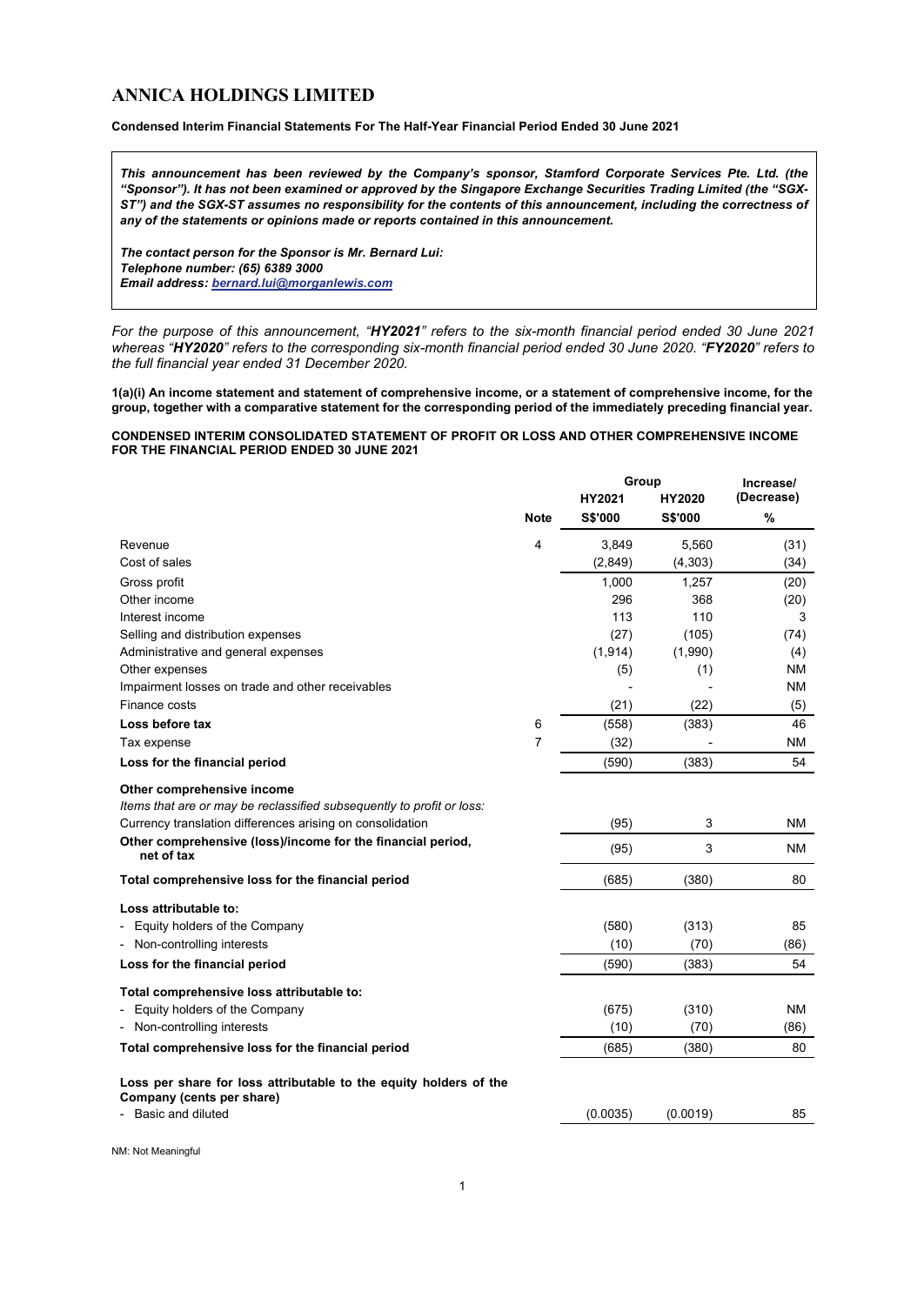**(b)(i) A statement of financial position (for the issuer and group), together with a comparative statement as at the end of the immediately preceding financial year.** 

**CONDENSED INTERIM STATEMENTS OF FINANCIAL POSITION AS AT 30 JUNE 2021**

|                                                                                      |             | Group       |                  | Company      |          |
|--------------------------------------------------------------------------------------|-------------|-------------|------------------|--------------|----------|
|                                                                                      |             | As at       | As at            | As at        | As at    |
|                                                                                      |             | HY2021      | FY2020           | HY2021       | FY2020   |
|                                                                                      | <b>Note</b> | S\$'000     | S\$'000          | S\$'000      | S\$'000  |
| <b>ASSETS</b>                                                                        |             |             |                  |              |          |
| <b>Non-current assets</b>                                                            |             |             |                  |              |          |
| Property, plant and equipment                                                        | 12          | 497         | 593              | 113          | 135      |
| Right-of-use assets                                                                  |             | 615         | 736              | 163          | 209      |
| Intangible assets                                                                    | 11          | 41          | 36               |              |          |
| Investments in subsidiaries                                                          |             |             |                  | 2,151        | 2,151    |
| Investment in an associate                                                           |             |             |                  |              |          |
| Financial assets at fair value through profit or loss<br>Trade and other receivables | 10          | 5           | 3<br>33          |              |          |
|                                                                                      |             |             |                  | 284<br>2,711 | 330      |
|                                                                                      |             | 1,158       | 1,401            |              | 2,825    |
| <b>Current assets</b><br>Cash and cash equivalents                                   |             | 1,279       | 1,393            | 125          | 110      |
| <b>Fixed deposits</b>                                                                |             | 530         | 552              |              |          |
| Trade and other receivables                                                          |             | 4,606       | 6,458            | 3,535        | 3,421    |
| Inventories                                                                          |             | 707         | 536              |              |          |
| Financial assets at fair value through profit or loss                                | 10          | 5           | 5                | 101          | 101      |
|                                                                                      |             | 7,127       | 8,944            | 3,761        | 3,632    |
| <b>Total assets</b>                                                                  |             | 8,285       | 10,345           | 6,472        | 6,457    |
|                                                                                      |             |             |                  |              |          |
| <b>LIABILITIES</b>                                                                   |             |             |                  |              |          |
| <b>Non-current liabilities</b>                                                       |             |             |                  |              |          |
| Trade and other payables                                                             | 13          |             |                  |              |          |
| <b>Borrowings</b><br>Provision for employee benefits                                 |             | 1,334<br>95 | 1,545<br>94      | 200          | 283      |
| Deferred tax liabilities                                                             |             | 40          | 42               |              |          |
|                                                                                      |             | 1,469       | 1,681            | 200          | 283      |
| <b>Current liabilities</b>                                                           |             |             |                  |              |          |
| Trade and other payables                                                             |             | 3,448       | 4,222            | 4,133        | 3,590    |
| <b>Contract liabilities</b>                                                          |             | 405         | 749              |              |          |
| Borrowings                                                                           | 13          | 425         | 474              | 180          | 194      |
| Tax payable                                                                          |             |             | 1                |              |          |
|                                                                                      |             | 4,278       | 5,446            | 4,313        | 3,784    |
| <b>Total liabilities</b>                                                             |             | 5.747       | 7,127            | 4,513        | 4,067    |
| <b>Net assets</b>                                                                    |             | 2,538       | 3,218            | 1,959        | 2,390    |
| <b>EQUITY</b>                                                                        |             |             |                  |              |          |
| Share capital                                                                        | 14          | 67,801      | 67,801           | 67,801       | 67,801   |
| <b>Accumulated losses</b>                                                            |             | (63, 414)   | (62, 834)        | (65, 931)    | (65,500) |
| Other reserves                                                                       |             | (1,836)     |                  | 89           | 89       |
| Equity attributable to equity holders of the Company                                 |             | 2,551       | (1,746)<br>3,221 | 1,959        | 2,390    |
| Non-controlling interests                                                            |             | (13)        | (3)              |              |          |
| <b>Total equity</b>                                                                  |             | 2,538       | 3,218            | 1,959        | 2,390    |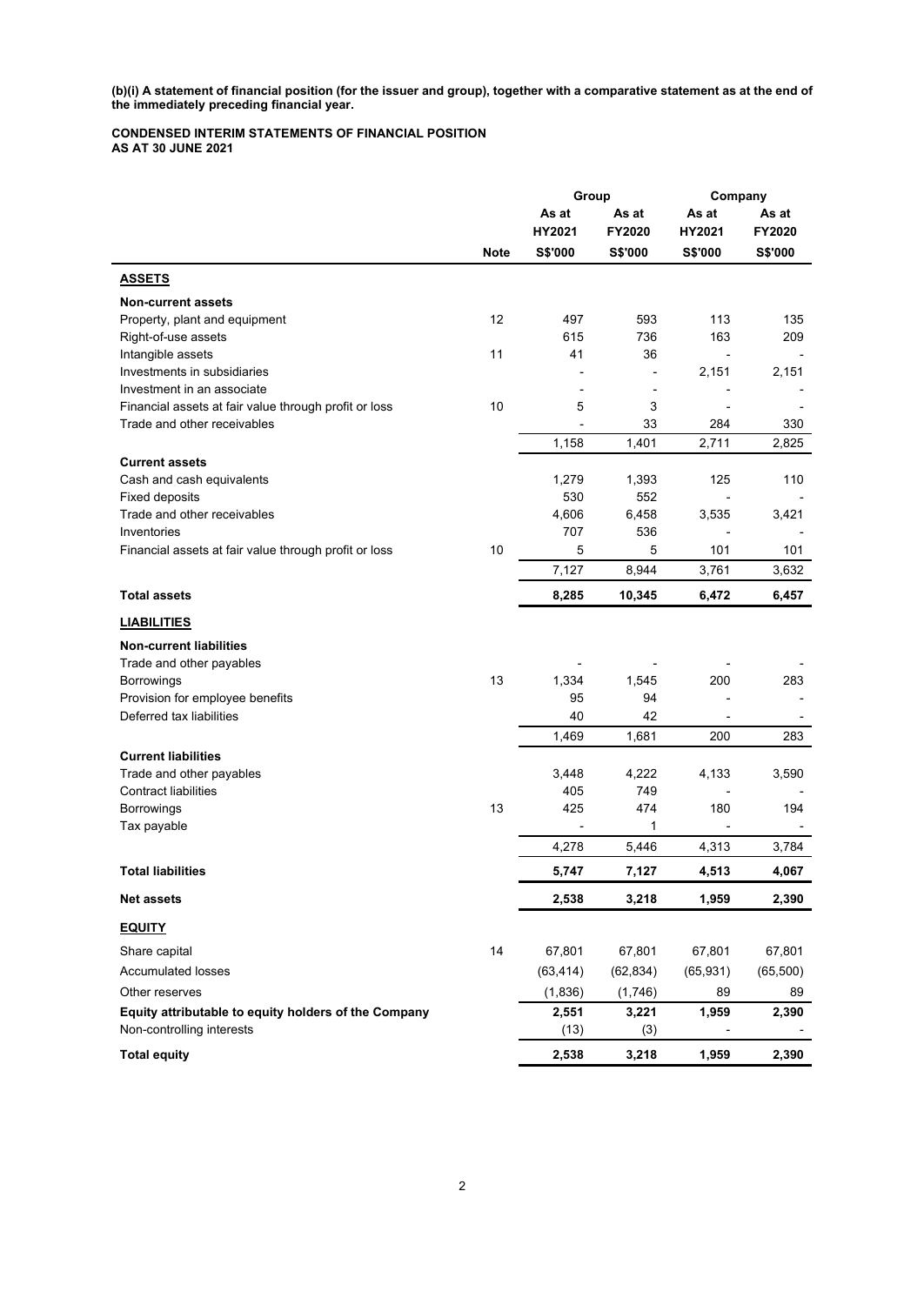**(c) A statement of cash flows (for the group), together with a comparative statement for the corresponding period of the immediately preceding financial year.**

## **CONDENSED INTERIM CONSOLIDATED STATEMENT OF CASH FLOWS FOR THE FINANCIAL PERIOD ENDED 30 JUNE 2021**

|                                                                                 |             | Group     |                |  |
|---------------------------------------------------------------------------------|-------------|-----------|----------------|--|
|                                                                                 |             | HY2021    | HY2020         |  |
|                                                                                 | <b>Note</b> | S\$'000   | <b>S\$'000</b> |  |
|                                                                                 |             |           |                |  |
| Cash flows from operating activities<br>Loss before tax                         |             | (558)     | (383)          |  |
|                                                                                 |             |           |                |  |
| Adiustments for:                                                                |             |           |                |  |
| Depreciation of property, plant and equipment                                   | 6           | 95        | 35             |  |
| Depreciation of right-of-use assets                                             | 6           | 118       | 134            |  |
| Fair value gain on redeemable convertible bonds                                 | 6           |           | (41)           |  |
| Fair value (gain)/loss on financial assets at fair value through profit or loss | 6           | (2)       | 1              |  |
| Loss/(Gain) on disposal of property, plant and equipment                        | 6           | 4         | (3)            |  |
| Interest expense                                                                | 6           | 21        | 22             |  |
| Interest income                                                                 | 6           | (113)     | (110)          |  |
| Operating cash flows before working capital changes                             |             | (435)     | (345)          |  |
| Changes in working capital:                                                     |             |           |                |  |
| Inventories                                                                     |             | (173)     | (786)          |  |
| Payables and contract liabilities                                               |             | (1,092)   | 559            |  |
| Receivables                                                                     |             | 1,919     | 808            |  |
| Currency translation difference                                                 |             | (14)      | (29)           |  |
| Cash generated from operations                                                  |             | 205       | 207            |  |
| Income tax paid                                                                 |             | (53)      | (12)           |  |
| Net cash generated from operating activities                                    |             | 152       | 195            |  |
| Cash flows from investing activities                                            |             |           |                |  |
| Interest received                                                               |             | 7         | 2              |  |
| Purchase of property, plant and equipment                                       |             | (14)      | (49)           |  |
| Proceeds from disposal of property, plant and equipment                         |             | $\cdot^*$ | 29             |  |
| Net cash used in investing activities                                           |             | (7)       | (18)           |  |
| Cash flows from financing activities                                            |             |           |                |  |
| Interest paid for bank loans                                                    |             | (16)      |                |  |
| Interest paid for lease liabilities                                             |             | (5)       | (6)            |  |
| Interest paid for third party                                                   |             | (12)      |                |  |
| Loan from a third party                                                         |             |           | 138            |  |
| Withdrawal from fixed deposit pledged                                           |             | 18        |                |  |
| Repayment of borrowings                                                         |             | (141)     | (154)          |  |
| Repayment of lease liabilities                                                  |             | (102)     | (122)          |  |
| Net cash used in financing activities                                           |             | (258)     | (144)          |  |
|                                                                                 |             |           |                |  |
| Net (decrease)/increase in cash and cash equivalents                            |             | (113)     | 33             |  |
| Cash and cash equivalents at beginning of the financial period                  |             | 1,313     | 1.206          |  |
| Effects of foreign currency translation on cash and cash equivalents            |             | (13)      | 14             |  |
| Cash and cash equivalents at end of the financial period                        |             | 1,187     | 1,253          |  |

\*Amount less than S\$1,000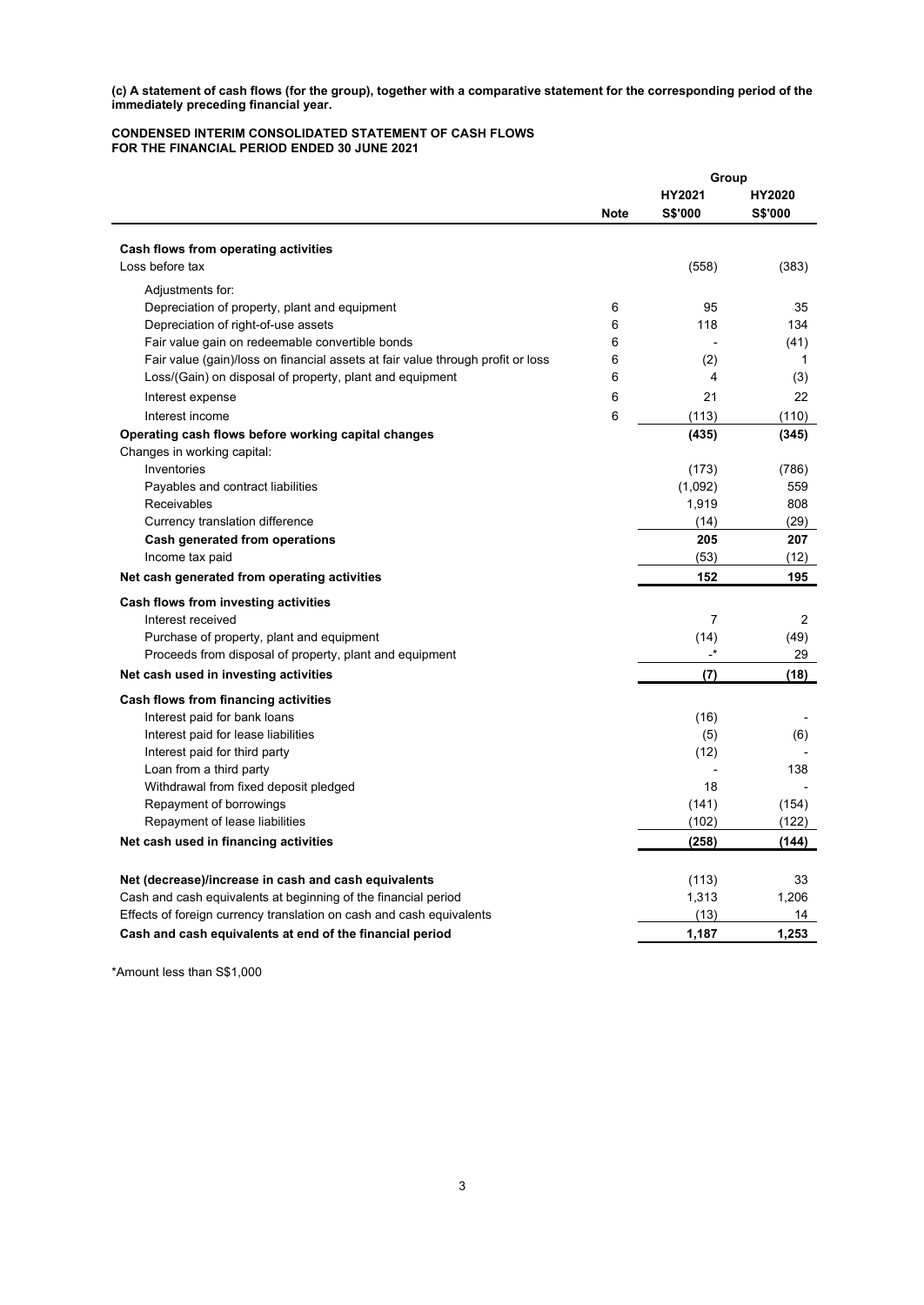**(d)(i) A statement (for the issuer and group) showing either (i) all changes in equity or (ii) changes in equity other than those arising from capitalisation issues and distributions to shareholders, together with a comparative statement for the corresponding period of the immediately preceding financial year.**

# **CONDENSED INTERIM STATEMENTS OF CHANGES IN EQUITY FOR THE FINANCIAL PERIOD ENDED 30 JUNE 2021**

|                                                             | <b>Note</b> | Share capital<br><b>S\$'000</b> | Accumulated<br>losses<br><b>S\$'000</b> | <b>Other reserves</b><br><b>S\$'000</b> | <b>Equity</b><br>attributable to<br>equity holders of<br>the Company<br><b>S\$'000</b> | Non-controlling<br>interests<br><b>S\$'000</b> | <b>Total equity</b><br><b>S\$'000</b> |
|-------------------------------------------------------------|-------------|---------------------------------|-----------------------------------------|-----------------------------------------|----------------------------------------------------------------------------------------|------------------------------------------------|---------------------------------------|
| Group                                                       |             |                                 |                                         |                                         |                                                                                        |                                                |                                       |
| Balance as at 1 January 2021                                |             | 67,801                          | (62, 834)                               | (1,746)                                 | 3,221                                                                                  | (3)                                            | 3,218                                 |
| Transfer to capital reserve                                 |             |                                 |                                         | 5                                       | 5                                                                                      |                                                | 5                                     |
| Loss for the financial period                               |             |                                 | (580)                                   |                                         | (580)                                                                                  | (10)                                           | (590)                                 |
| Other comprehensive loss:                                   |             |                                 |                                         |                                         |                                                                                        |                                                |                                       |
| Currency translation differences arising from consolidation |             |                                 | $\blacksquare$                          | (95)                                    | (95)                                                                                   |                                                | (95)                                  |
| Total comprehensive loss for the financial period           |             |                                 | (580)                                   | (95)                                    | (675)                                                                                  | (10)                                           | (685)                                 |
| Balance as at 30 June 2021                                  |             | 67,801                          | (63, 414)                               | (1,836)                                 | 2,551                                                                                  | (13)                                           | 2,538                                 |
| Balance as at 1 January 2020                                |             | 67,801                          | (61, 698)                               | (1,780)                                 | 4,323                                                                                  | 60                                             | 4,383                                 |
| Loss for the financial period                               |             |                                 | (313)                                   |                                         | (313)                                                                                  | (70)                                           | (383)                                 |
| Other comprehensive income:                                 |             |                                 |                                         |                                         |                                                                                        |                                                |                                       |
| Currency translation differences arising from consolidation |             |                                 |                                         | 3                                       | 3                                                                                      |                                                | 3                                     |
| Total comprehensive (loss)/income for the financial period  |             | $\blacksquare$                  | (313)                                   | 3                                       | (310)                                                                                  | (70)                                           | (380)                                 |
| Balance as at 30 June 2020                                  |             | 67,801                          | (62, 011)                               | (1, 777)                                | 4,013                                                                                  | (10)                                           | 4,003                                 |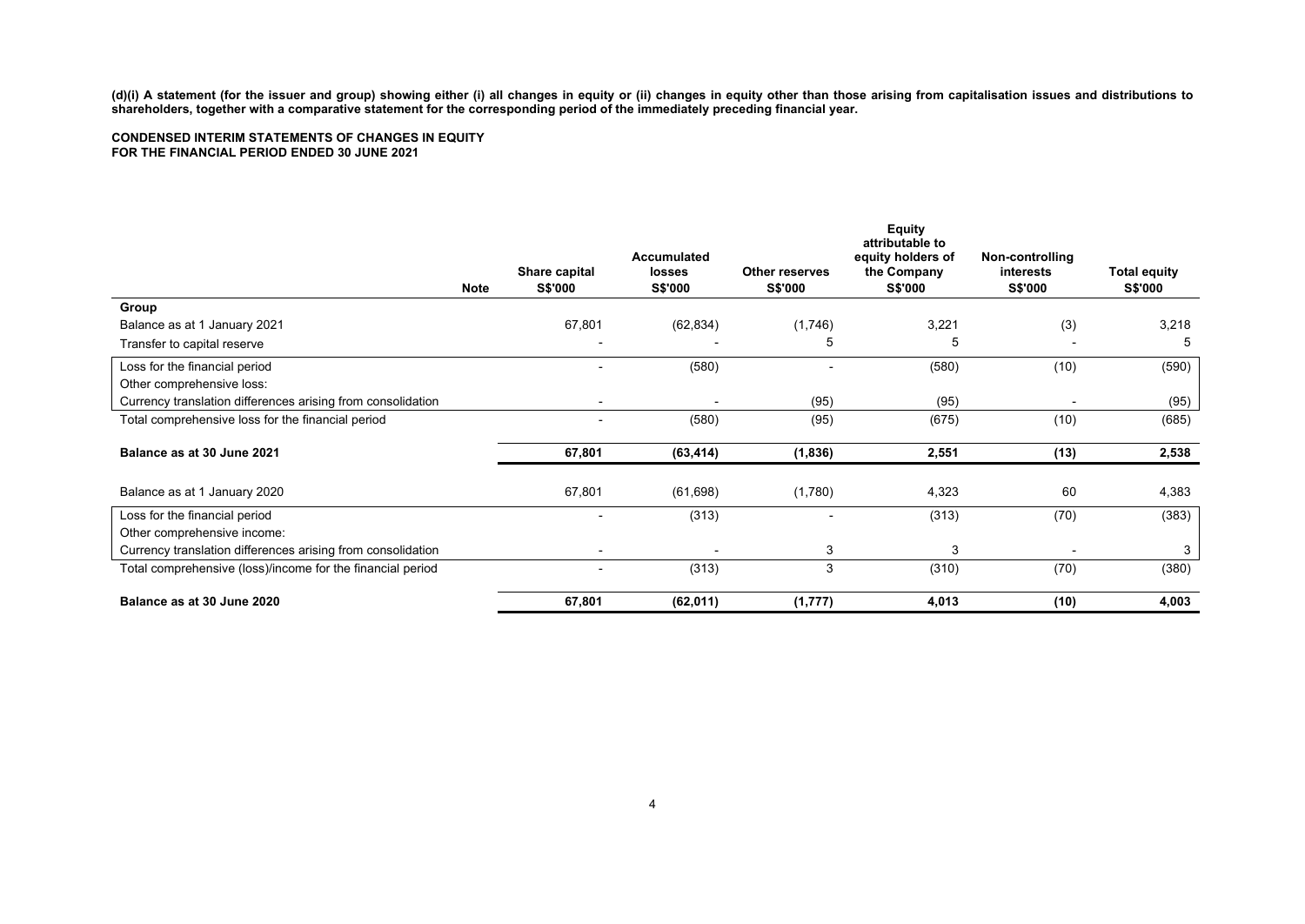**(d)(i) A statement (for the issuer and group) showing either (i) all changes in equity or (ii) changes in equity other than those arising from capitalisation issues and distributions to shareholders, together with a comparative statement for the corresponding period of the immediately preceding financial year. (cont'd)**

# **CONDENSED INTERIM STATEMENTS OF CHANGES IN EQUITY (cont'd) FOR THE FINANCIAL PERIOD ENDED 30 JUNE 2021 (cont'd)**

|                                                            | <b>Note</b> | Share capital<br><b>S\$'000</b> | Accumulated<br>losses<br><b>S\$'000</b> | Other reserves<br><b>S\$'000</b> | <b>Total equity</b><br><b>S\$'000</b> |
|------------------------------------------------------------|-------------|---------------------------------|-----------------------------------------|----------------------------------|---------------------------------------|
| Company                                                    |             |                                 |                                         |                                  |                                       |
| Balance as at 1 January 2021                               |             | 67.801                          | (65, 500)                               | 89                               | 2,390                                 |
| Loss and total comprehensive loss for the financial period |             |                                 | (431)                                   |                                  | (431)                                 |
| Balance as at 30 June 2021                                 |             | 67.801                          | (65, 931)                               | 89                               | 1,959                                 |
| Balance as at 1 January 2020                               |             | 67.801                          | (63, 755)                               | 89                               | 4,135                                 |
| Loss and total comprehensive loss for the financial period |             |                                 | (406)                                   |                                  | (406)                                 |
| Balance as at 30 June 2020                                 |             | 67,801                          | (64, 161)                               | 89                               | 3,729                                 |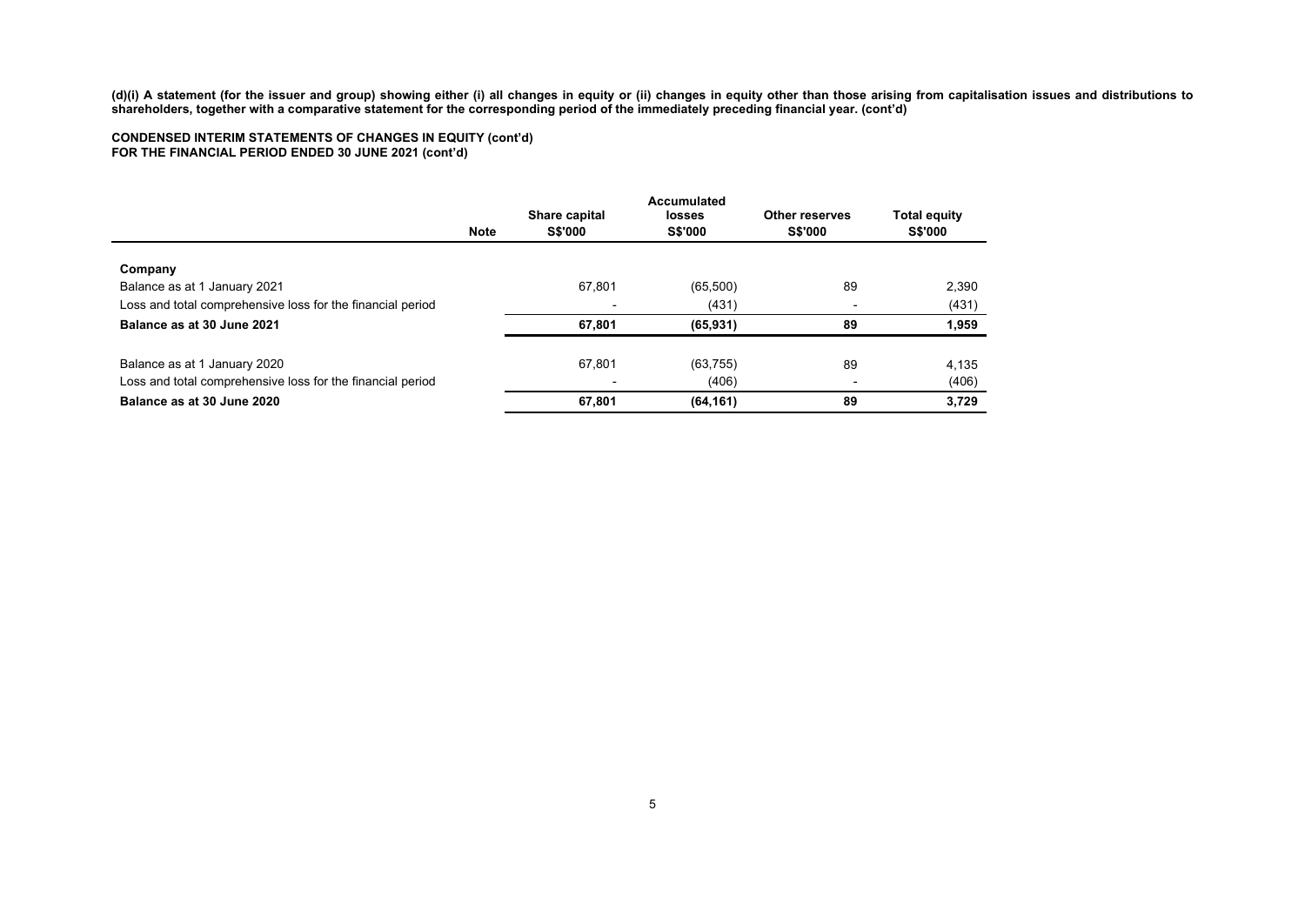# **NOTES TO THE CONDENSED INTERIM CONSOLIDATED FINANCIAL STATEMENTS**

## **1. Corporate information**

Annica Holdings Limited (the "**Company**") is incorporated and domiciled in Singapore and whose shares are publicly traded on the Catalist board of the Singapore Exchange. These condensed interim consolidated financial statements as at 30 June 2021 comprise the Company and its subsidiaries (collectively, the "**Group**"). The primary activity of the Company is that of investment holdings.

The principal activities of the Group are:

- (a) trading in oilfield equipment and related products;
- (b) designing of industrial plant engineering services systems and general wholesaler and trader;
- (c) provision of designing, engineering, procurement, construction and commissioning of solar photovoltaic system and related products;
- (d) operation of generation facilities that produce electric energy, manufacturing of any fabricated metal products and construction of utility project; and
- (e) investment holding.

## **2. Basis of preparation**

The condensed interim financial statements for HY2021 have been prepared in accordance with SFRS(I) 1-34 Interim Financial Reporting issued by the Accounting Standards Council Singapore. The condensed interim financial statements do not include all the information required for a complete set of financial statements. However, selected explanatory notes are included to explain events and transactions that are significant to an understanding of the changes in the Group's financial position and performance of the Group since the last annual financial statements for the year ended 31 December 2020.

The accounting policies adopted are consistent with those of the previous financial year which were prepared in accordance with SFRS(I)s.

The condensed interim financial statements are presented in Singapore dollar which is the Company's functional currency.

### **2.1 New and amended standards adopted by the Group**

On 1 January 2021, the Group adopted new and amended SFRS(I) and interpretations to SFRS(I) ("**INT SFRS(I)**") that are mandatory for application for the financial period. The adoption of these new or amended SFRS(I) and INT SFRS(I) did not have a material effect on the financial statements.

## **2.2 Use of judgements and estimates**

In preparing the condensed interim financial statements, management has made judgements, estimates and assumptions that affect the application of accounting policies and the reported amounts of assets and liabilities, income and expense. Actual results may differ from these estimates.

The significant judgements made by management in applying the Group's accounting policies and the key sources of estimation uncertainty were the same as those that applied to the consolidated financial statements as at and for the financial year ended 31 December 2020.

Estimates and underlying assumptions are reviewed on an ongoing basis. Revisions to accounting estimates are recognised in the period in which the estimates are revised and in any future periods affected.

Information about critical judgements in applying accounting policies that have the most significant effect on the amounts recognised in the financial statements is included in the following note:

Note 10 – Classification of equity investments

Information about assumptions and estimation uncertainties that have a significant risk of resulting in a material adjustment to the carrying amounts of assets and liabilities within the next interim period are included in the following note:

• Note 11 – impairment test of intangible assets

# **3. Seasonal operations**

The Group's businesses were not affected significantly by seasonal or cyclical factors during HY2021.

### **4. Segment and revenue information**

The Group is organised into the following main business segments:

- Oil and Gas Equipment;
- Engineering Services; and
- Investments and Others

These operating segments are reported in a manner consistent with internal reporting provided to the Company's Executive Director and Chief Executive Officer, Sandra Liz Hon Ai Ling and the Board of Directors who are responsible for allocating resources and assessing the performance of the operating segments.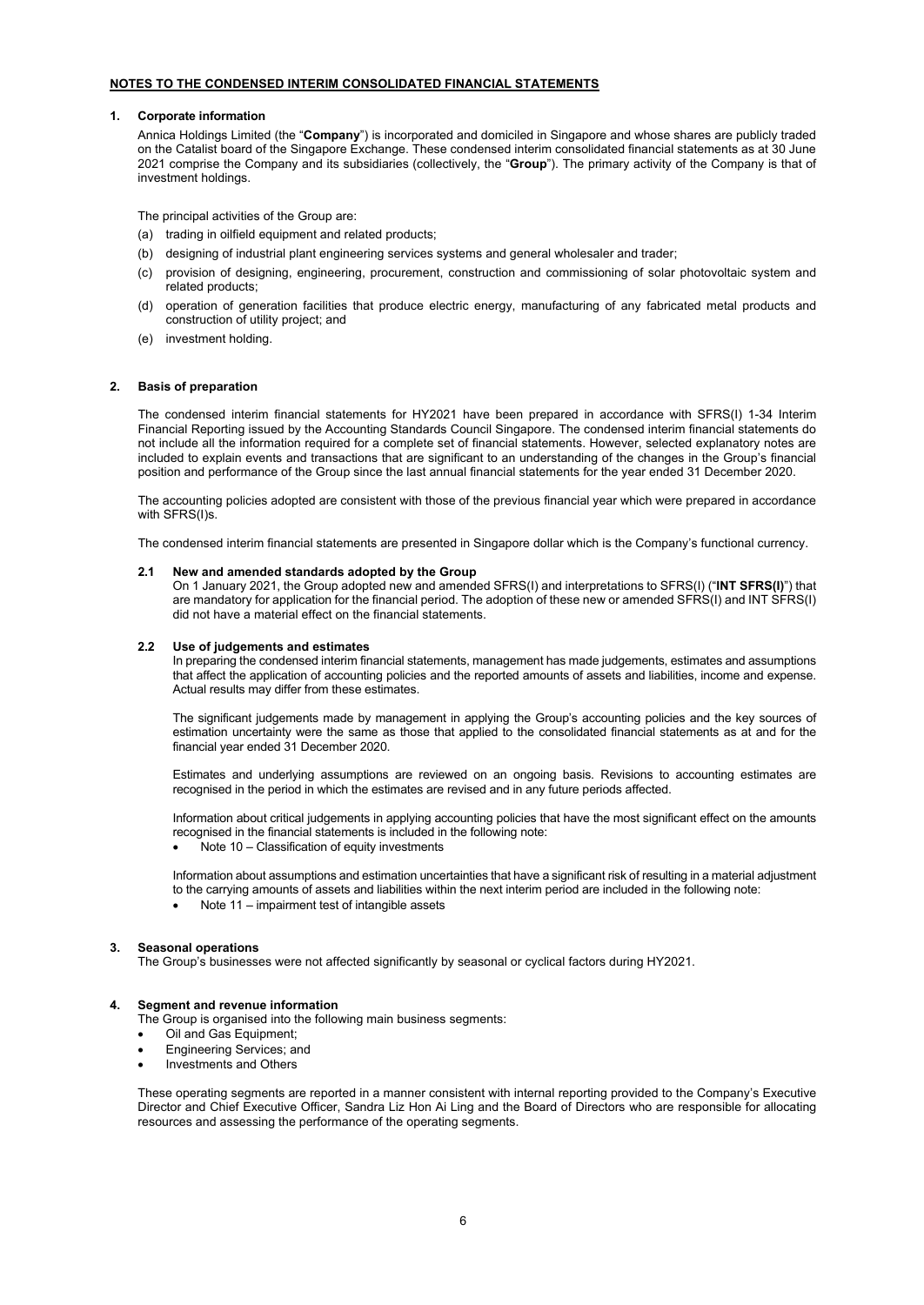# **4.1 Reportable segments**

|                                                 | Engineering<br>services<br><b>S\$'000</b> | Oil and gas<br>equipment<br>S\$'000 | <b>Investments</b><br>and others<br>S\$'000 | <b>Elimination</b><br><b>S\$'000</b> | <b>Total</b><br><b>S\$'000</b> |
|-------------------------------------------------|-------------------------------------------|-------------------------------------|---------------------------------------------|--------------------------------------|--------------------------------|
| HY2021                                          |                                           |                                     |                                             |                                      |                                |
| Revenue                                         |                                           |                                     |                                             |                                      |                                |
| <b>External sales</b>                           | 726                                       | 3,123                               |                                             |                                      | 3,849                          |
| Inter-segment sales                             |                                           |                                     |                                             |                                      |                                |
| Total revenue                                   | 726                                       | 3,123                               | $\overline{\phantom{0}}$                    | $\overline{a}$                       | 3,849                          |
| Interest income                                 | L,                                        | 6                                   | 107                                         |                                      | 113                            |
| Other income                                    | 15                                        | 190                                 | 158                                         | (67)                                 | 296                            |
| Total other income                              | 15                                        | 196                                 | 265                                         | (67)                                 | 409                            |
| Total revenue and other income                  | 741                                       | 3,319                               | 265                                         | (67)                                 | 4,258                          |
| Depreciation of PPE                             | (7)                                       | (61)                                | (27)                                        |                                      | (95)                           |
| Depreciation of ROU assets                      | (13)                                      | (58)                                | (47)                                        |                                      | (118)                          |
| Interest expense                                | (5)                                       | (14)                                | (2)                                         |                                      | (21)                           |
| Segment profit                                  | 716                                       | 3,186                               | 189                                         | (67)                                 | 4,024                          |
| Unallocated expenses                            | (760)                                     | (3, 282)                            | (604)                                       | 64                                   | (4, 582)                       |
| Profit/(loss) before tax                        | (44)                                      | (96)                                | (415)                                       | (3)                                  | (558)                          |
| Tax expense                                     | (1)                                       | (31)                                |                                             |                                      | (32)                           |
| (Loss)/Profit for the interim period            | (45)                                      | (127)                               | (415)                                       | (3)                                  | (590)                          |
| Assets                                          |                                           |                                     |                                             |                                      |                                |
| Non-current assets                              | 85                                        | 751                                 | 317                                         |                                      | 1,153                          |
| Other segment assets                            | 887                                       | 4,657                               | 6,616                                       | (5,028)                              | 7,132                          |
| Consolidated total assets                       | 972                                       | 5,408                               | 6,933                                       | (5,028)                              | 8,285                          |
| Expenditures for segment non-<br>current assets |                                           |                                     |                                             |                                      |                                |
| <b>Additions to PPE</b>                         | 4                                         | 6                                   | 4                                           |                                      | 14                             |
| Additions to ROU assets                         |                                           | 3                                   |                                             |                                      | 3                              |
|                                                 | 4                                         | 9                                   | 4                                           |                                      | 17                             |
| <b>Liabilities</b>                              |                                           |                                     |                                             |                                      |                                |
| Segment liabilities                             | 605                                       | 1,260                               | 4,490                                       | (2, 407)                             | 3,948                          |
| <b>Borrowings</b>                               | 356                                       | 1,239                               | 542                                         | (378)                                | 1,759                          |
| Deferred tax liabilities                        |                                           | 40                                  |                                             |                                      | 40                             |
| Tax payable                                     |                                           | $\cdot^*$                           |                                             |                                      | -*                             |
| Consolidated total liabilities                  | 961                                       | 2,539                               | 5,032                                       | (2,785)                              | 5.747                          |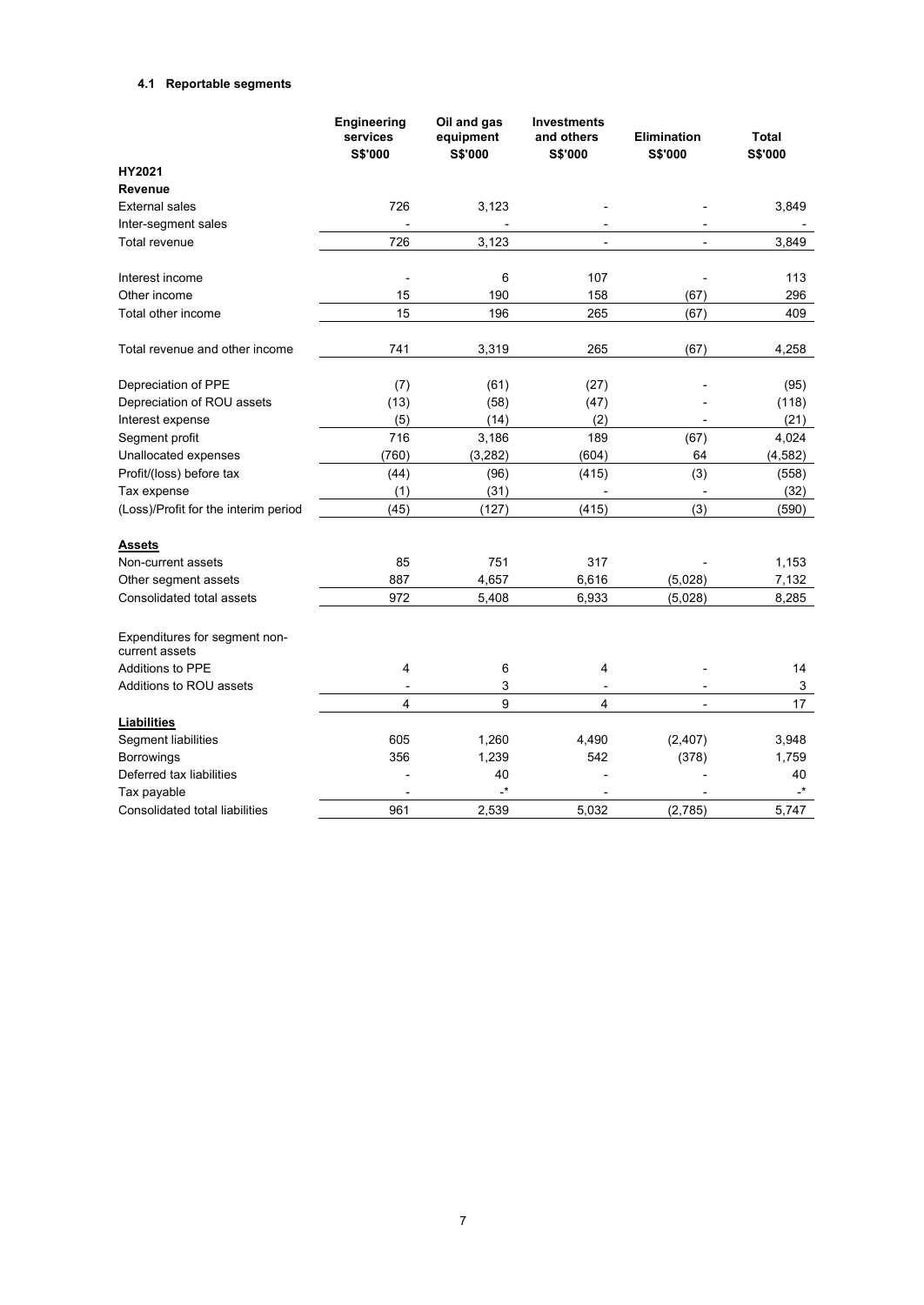# **4.1 Reportable segments (cont'd)**

|                                                 | Engineering<br>services<br>S\$'000 | Oil and gas<br>equipment<br>S\$'000 | <b>Investments</b><br>and others<br>S\$'000 | <b>Elimination</b><br><b>S\$'000</b> | Total<br>S\$'000 |
|-------------------------------------------------|------------------------------------|-------------------------------------|---------------------------------------------|--------------------------------------|------------------|
| HY2020                                          |                                    |                                     |                                             |                                      |                  |
| <b>Revenue</b>                                  |                                    |                                     |                                             |                                      |                  |
| <b>External sales</b>                           | 25                                 | 5,535                               |                                             |                                      | 5,560            |
| Inter-segment sales                             |                                    |                                     | $\overline{\phantom{a}}$                    |                                      |                  |
| Total revenue                                   | 25                                 | 5,535                               | $\overline{\phantom{a}}$                    | $\overline{\phantom{a}}$             | 5,560            |
| Interest income                                 | 2                                  | $\overline{2}$                      | 108                                         | (2)                                  | 110              |
| Other income                                    | 36                                 | 212                                 | 183                                         | (63)                                 | 368              |
| Total other income                              | 36                                 | 214                                 | 291                                         | (65)                                 | 478              |
| Total revenue and other income                  | 61                                 | 5,749                               | 291                                         | (65)                                 | 6,038            |
| Depreciation of PPE                             |                                    | (22)                                | (16)                                        |                                      | (38)             |
| Depreciation of ROU assets                      |                                    | (89)                                | (45)                                        |                                      | (134)            |
| Interest expense                                | (12)                               | (5)                                 | (7)                                         | 2                                    | (22)             |
| Segment profit                                  | 49                                 | 5,633                               | 223                                         | (63)                                 | 5,844            |
| Unallocated expenses                            | (380)                              | (5, 258)                            | (653)                                       | 64                                   | (6, 227)         |
| Profit/(loss) before tax                        | (331)                              | 375                                 | (430)                                       | $\mathbf{1}$                         | (383)            |
| Tax expense                                     | $\overline{\phantom{a}}$           | $\overline{a}$                      | $\overline{\phantom{a}}$                    | $\overline{a}$                       |                  |
| (Loss)/Profit for the interim period            | (331)                              | 375                                 | (430)                                       | $\mathbf{1}$                         | (383)            |
| <b>Assets</b>                                   |                                    |                                     |                                             |                                      |                  |
| Non-current assets                              | 101                                | 883                                 | 381                                         |                                      | 1,365            |
| Other segment assets                            | 1,409                              | 5,575                               | 6,534                                       | (4,538)                              | 8,980            |
| Consolidated total assets                       | 1,510                              | 6,458                               | 6,915                                       | (4, 538)                             | 10,345           |
| Expenditures for segment non-<br>current assets |                                    |                                     |                                             |                                      |                  |
| <b>Additions to PPE</b>                         | 35                                 | 322                                 | 146                                         |                                      | 503              |
| Additions to ROU assets                         | 81                                 | 286                                 | 241                                         |                                      | 608              |
|                                                 | 116                                | 608                                 | 387                                         |                                      | 1,111            |
| <b>Liabilities</b>                              |                                    |                                     |                                             |                                      |                  |
| Segment liabilities                             | 930                                | 2,037                               | 3,963                                       | (1,865)                              | 5,065            |
| <b>Borrowings</b>                               | 520                                | 1,289                               | 641                                         | (431)                                | 2,019            |
| Deferred tax liabilities                        |                                    | 42                                  |                                             |                                      | 42               |
| Tax payable                                     |                                    | 1                                   |                                             |                                      | 1                |
| Consolidated total liabilities                  | 1.450                              | 3.369                               | 4.604                                       | (2, 296)                             | 7.127            |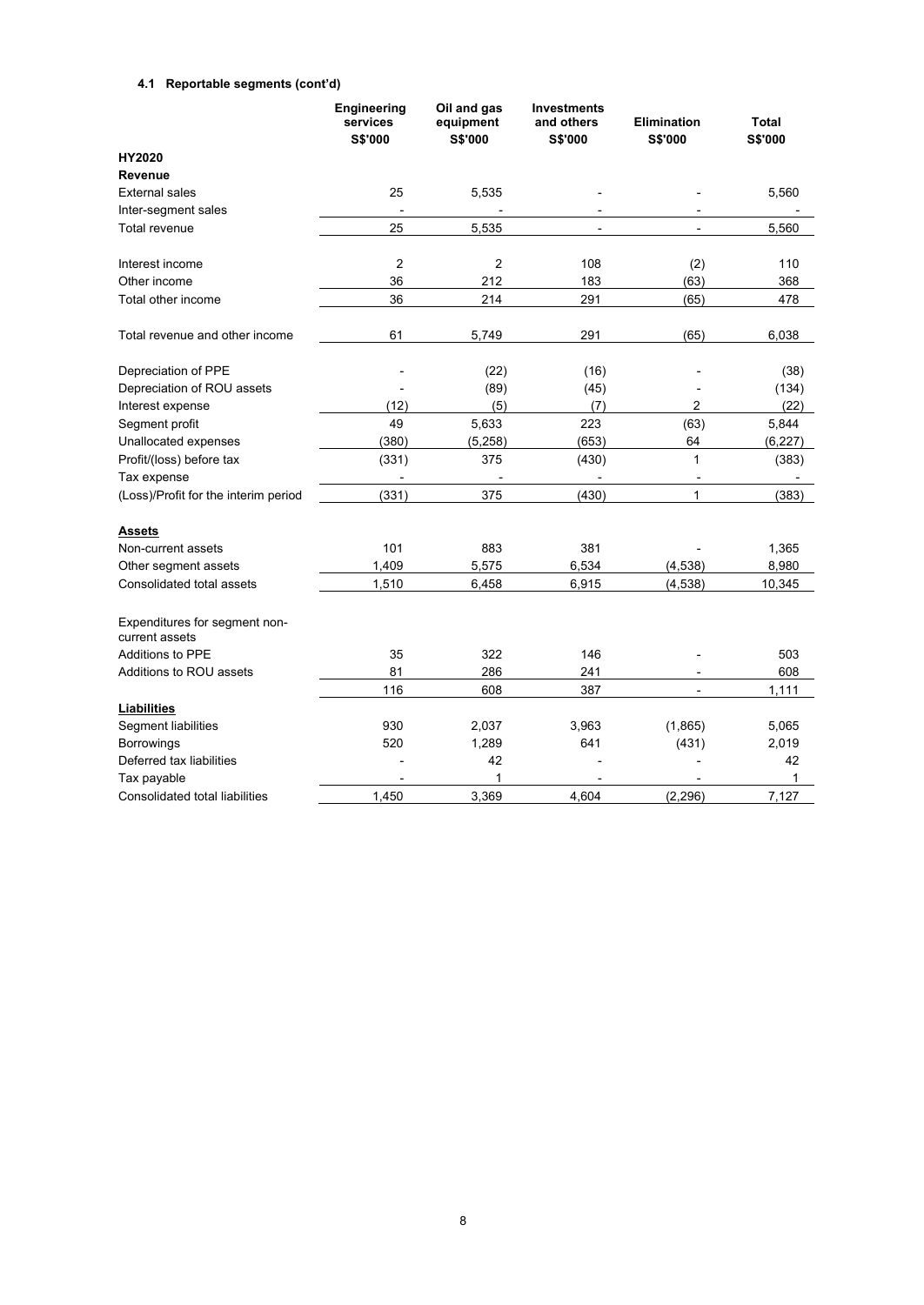# **4.2 Disaggregation of Revenue**

|                                | Group<br>HY2021         |                          |                           |        |  |  |
|--------------------------------|-------------------------|--------------------------|---------------------------|--------|--|--|
|                                | Engineering<br>services | Oil and gas<br>equipment | Investments and<br>others | Total  |  |  |
|                                | \$'000                  | \$'000                   | \$'000                    | \$'000 |  |  |
| Types of goods or services:    |                         |                          |                           |        |  |  |
| Sale of goods                  | 726                     | 2,918                    |                           | 3,644  |  |  |
| Services rendered              |                         | 205                      |                           | 205    |  |  |
|                                | 726                     | 3,123                    | $\overline{a}$            | 3,849  |  |  |
| Timing of revenue recognition: |                         |                          |                           |        |  |  |
| At a point in time             | 726                     | 2,064                    |                           | 2,790  |  |  |
| Over time                      |                         | 1,059                    |                           | 1,059  |  |  |
|                                | 726                     | 3,123                    | -                         | 3,849  |  |  |
| Geographical information:      |                         |                          |                           |        |  |  |
| Singapore                      |                         | 442                      |                           | 442    |  |  |
| Malaysia                       | 673                     | 1,953                    |                           | 2,626  |  |  |
| Indonesia                      |                         | 233                      |                           | 233    |  |  |
| Thailand                       |                         | 143                      |                           | 143    |  |  |
| Vietnam                        | 53                      | 33                       |                           | 86     |  |  |
| Brunei & Myanmar               |                         | 311                      |                           | 311    |  |  |
| Others                         |                         | 8                        | $\overline{a}$            | 8      |  |  |
|                                | 726                     | 3,123                    | $\overline{\phantom{0}}$  | 3,849  |  |  |

|                                | Group<br>HY2020         |                          |                                  |              |  |  |
|--------------------------------|-------------------------|--------------------------|----------------------------------|--------------|--|--|
|                                | Engineering<br>services | Oil and gas<br>equipment | <b>Investments and</b><br>others | <b>Total</b> |  |  |
|                                | \$'000                  | \$'000                   | \$'000                           | \$'000       |  |  |
| Types of goods or services:    |                         |                          |                                  |              |  |  |
| Sale of goods                  | 25                      | 5,528                    |                                  | 5,553        |  |  |
| Services rendered              |                         | 7                        |                                  |              |  |  |
|                                | 25                      | 5,535                    |                                  | 5,560        |  |  |
| Timing of revenue recognition: |                         |                          |                                  |              |  |  |
| At a point in time             | 25                      | 5,535                    |                                  | 5,560        |  |  |
| Over time                      |                         |                          |                                  |              |  |  |
|                                | 25                      | 5,535                    |                                  | 5,560        |  |  |
| Geographical information:      |                         |                          |                                  |              |  |  |
| Singapore                      | 25                      | 529                      |                                  | 554          |  |  |
| Malaysia                       |                         | 4,024                    |                                  | 4,024        |  |  |
| Indonesia                      |                         | 690                      |                                  | 690          |  |  |
| Thailand                       |                         | 220                      |                                  | 220          |  |  |
| Vietnam                        |                         | 9                        |                                  | 9            |  |  |
| Brunei & Myanmar               |                         | 60                       |                                  | 60           |  |  |
| <b>Others</b>                  |                         | 3                        |                                  | 3            |  |  |
|                                | 25                      | 5,535                    |                                  | 5,560        |  |  |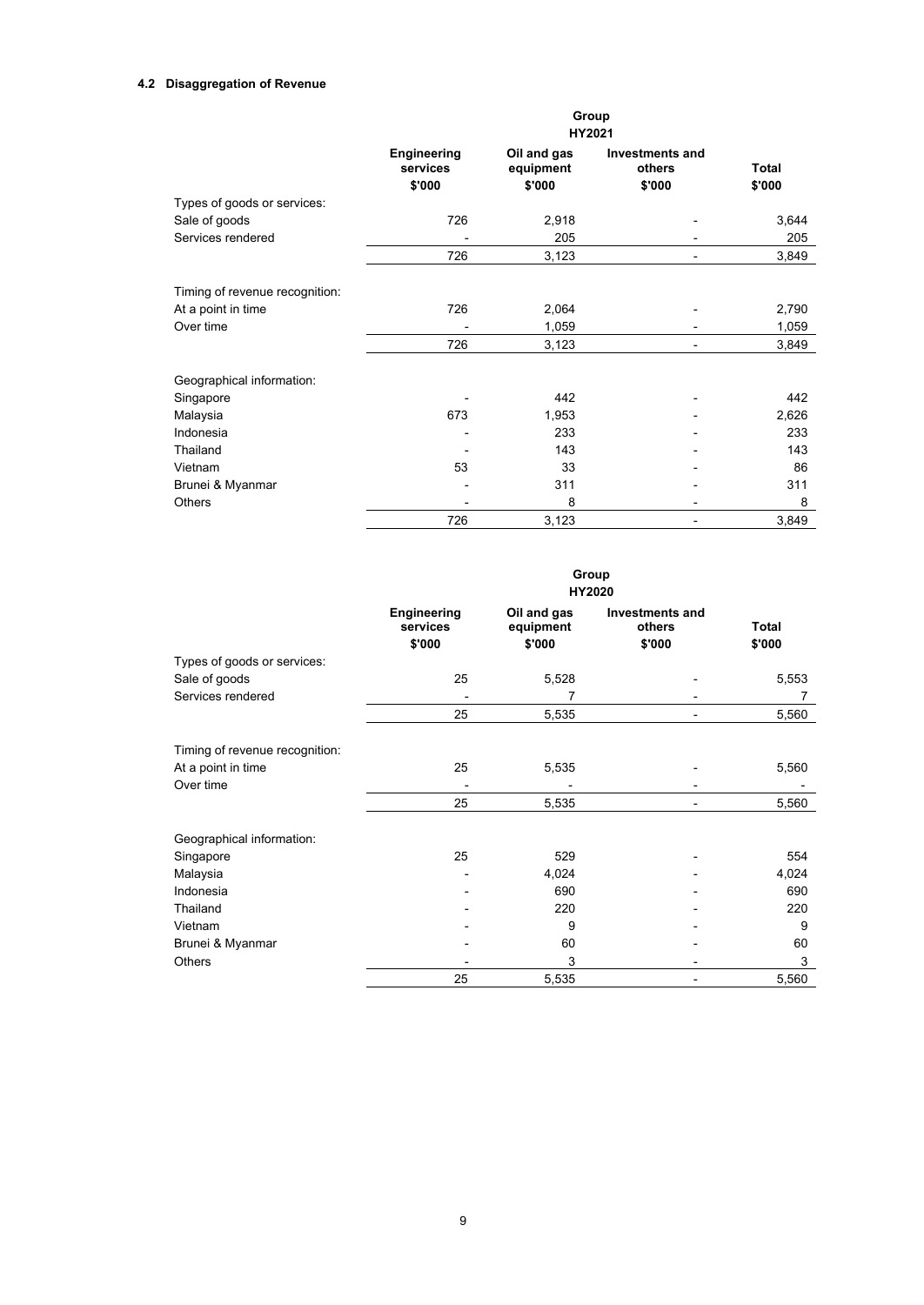# **5. Financial assets and financial liabilities**

Set out below is an overview of the financial assets and financial liabilities of the Group as at 30 June 2021 and 31 December 2020:

|                                                                            |             |        |               | Group  |               | Company |  |
|----------------------------------------------------------------------------|-------------|--------|---------------|--------|---------------|---------|--|
|                                                                            | <b>Note</b> | HY2021 | <b>FY2020</b> | HY2021 | <b>FY2020</b> |         |  |
| <b>Financial Assets</b>                                                    |             |        |               |        |               |         |  |
| Financial assets at fair value through profit or<br>loss                   | 10          | 10     | 8             | 101    | 101           |         |  |
| Cash and bank balances and trade and other<br>receivables (Amortised cost) |             | 5.895  | 7.618         | 3.914  | 3,835         |         |  |
|                                                                            |             | 5.905  | 7.626         | 4.015  | 3,936         |         |  |
| <b>Financial Liabilities</b><br>Trade and other payables and borrowings    |             |        |               |        |               |         |  |
| (Amortised cost)                                                           |             | 5.161  | 6.056         | 4.422  | 3.976         |         |  |

# **6. Profit before taxation**

**6.1 Significant items**

|                                                                                  | Group          |                |  |
|----------------------------------------------------------------------------------|----------------|----------------|--|
|                                                                                  | HY2021         | HY2020         |  |
|                                                                                  | <b>S\$'000</b> | <b>S\$'000</b> |  |
| <b>Income</b>                                                                    |                |                |  |
| Interest income from bank and deposits                                           | 7              | 2              |  |
| Interest income from a third party                                               | 106            | 108            |  |
| Commission income                                                                |                |                |  |
| Miscellaneous income                                                             | 76             | 14             |  |
| Government grant received                                                        | 143            | 114            |  |
| Extension fees on amount due from Ms Chong Shin Mun                              | 25             | 25             |  |
| Insurance claims                                                                 |                | 35             |  |
| Fair value gain on redeemable convertible bonds                                  |                | 41             |  |
| Bad debt recovered                                                               | 31             |                |  |
| Fair value gain/(loss) on financial assets at fair value through profit and loss | 2              | (1)            |  |
| Foreign currency exchange gain, net                                              | 19             | 136            |  |
| <b>Expenses</b>                                                                  |                |                |  |
| Interest expenses on borrowings                                                  | 16             | 16             |  |
| Interest expenses on lease liabilities                                           | 5              | 5              |  |
| Loss/(Gain) on disposal of property, plant and equipment                         | 4              | (3)            |  |
| Depreciation of property, plant and equipment                                    | 95             | 38             |  |
| Depreciation of right of use assets                                              | 118            | 134            |  |

## **6.2 Related party transactions**

There are no material related party transactions in the financial statements.

| Taxation                    | HY2021 | HY2020                                               |
|-----------------------------|--------|------------------------------------------------------|
| Current income tax expense  | 32     | $\overline{\phantom{0}}$                             |
| Deferred income tax expense | 32     | $\overline{\phantom{0}}$<br>$\overline{\phantom{0}}$ |

# **8. Dividends**

No dividend has been declared during HY2020 and HY2021.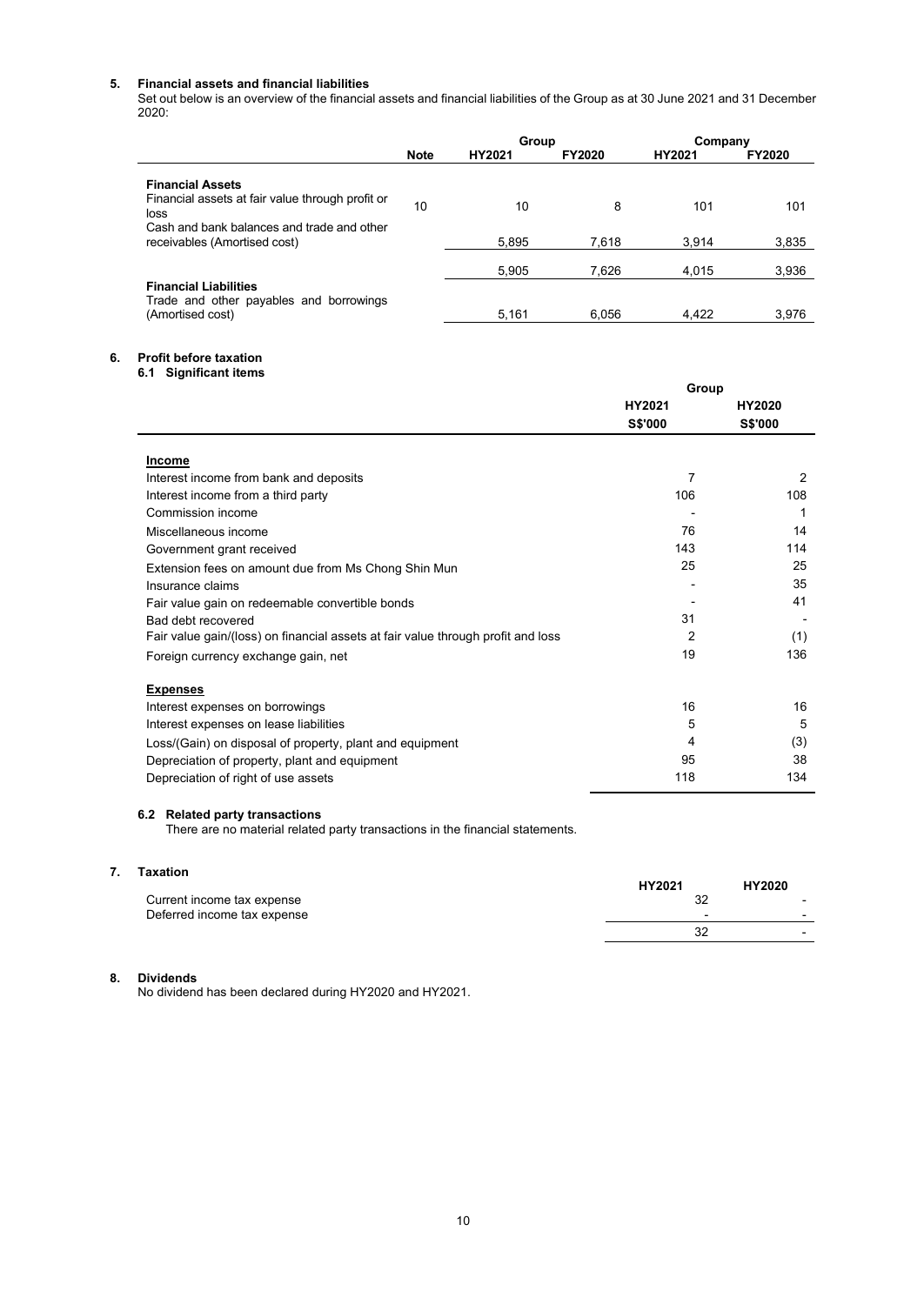# **9. Net Asset Value**

|                                                                                                                   | Group  |               | Company |               |
|-------------------------------------------------------------------------------------------------------------------|--------|---------------|---------|---------------|
|                                                                                                                   | HY2021 | <b>FY2020</b> | HY2021  | <b>FY2020</b> |
| Net asset value per Share based on the issued Shares at the<br>end of the financial period reported on (in cents) | 0.015  | 0.019         | 0.012   | 0.014         |

Net asset value per ordinary share of the Group as at HY2021 was calculated by dividing the Group's net asset value attributable to equity holders as at HY2021 of S\$2,551,000 (FY2020: S\$3,221,000) by the number of ordinary shares of the Company as at HY2021 of 16,674,767,048 (FY2020: 16,674,767,048).

Net asset value per ordinary share of the Company as at HY2021 was calculated by dividing the Company's net asset value attributable to equity holders as at HY2021 of S\$1,959,000 (FY2020: S\$2,390,000) by the number of ordinary shares of the Company as at HY2021 of 16,674,767,048 (FY2020: 16,674,767,048).

## **10. Financial assets at fair value through profit and loss**

Financial assets at fair value through profit and loss comprise the following:

|                                         | Group                    |                                 |
|-----------------------------------------|--------------------------|---------------------------------|
|                                         | HY2021<br><b>S\$'000</b> | <b>FY2020</b><br><b>S\$'000</b> |
| Quoted equity investments on the SGX-ST | 10                       |                                 |

# **10.1 Fair Value measurement**

The Group classifies financial assets measured at fair value using a fair value hierarchy which reflects the significance of the inputs used in making the measurements. The fair value hierarchy has the following levels:

- (a) Quoted prices (unadjusted) in active markets for identical assets or liabilities (Level 1);
- (b) Inputs other than quoted prices included within Level 1 which are observable for the asset or liability, either directly (i.e. as prices) or indirectly (i.e. derived from prices) (Level 2); and
- (c) Inputs for the assets or liability which are not based on observable market data (unobservable inputs) (Level 3).

The following table presents the assets measured at fair value:

|                                                                                               | Level 1<br><b>S\$'000</b> | Level 2<br><b>S\$'000</b> | Level 3<br><b>S\$'000</b> | Total<br><b>S\$'000</b> |
|-----------------------------------------------------------------------------------------------|---------------------------|---------------------------|---------------------------|-------------------------|
| Group - 30 June 2021<br><b>Financial assets</b><br>FVTPL investments (Quoted investments)     | 10                        | $\overline{\phantom{0}}$  |                           | 10                      |
| Group - 31 December 2020<br><b>Financial assets</b><br>FVTPL investments (Quoted investments) |                           | $\overline{\phantom{0}}$  |                           |                         |

### **11. Intangible assets**

|                           | Group         |
|---------------------------|---------------|
| Goodwill on consolidation | Total S\$'000 |
| At 31 December 2020       | 36            |
| Acquisition of subsidiary |               |
| At 30 June 2021           | $4^{\prime}$  |
|                           |               |

The goodwill amount of S\$5,000 arose from the Company's increased shareholding interest in its indirect subsidiary, Cahya Suria Services Sdn. Bhd. (formerly known as Renosun International Sdn. Bhd.), as announced on 24 May 2021. No goodwill was allocated to other cash generating units and they were not tested for impairment because there were no impairment indicators at 30 June 2021.

# **12. Property, plant and equipment**

During HY2021, the Group acquired assets amounting to S\$14,000 (30 June 2020: S\$48,000) and disposed of assets amounting to S\$6,000 (30 June 2020: S\$29,000).

### **13. Borrowings**

|                                                    | <b>HY2021</b>  |                | FY2020  |                          |
|----------------------------------------------------|----------------|----------------|---------|--------------------------|
|                                                    | <b>Secured</b> | Unsecured      | Secured | <b>Unsecured</b>         |
|                                                    | <b>S\$'000</b> | <b>S\$'000</b> | S\$'000 | <b>S\$'000</b>           |
| Amount repayable in one year or less, or on demand | 225            |                | 113     | 150                      |
| Amount repayable after one year                    | 1.134          |                | 1.252   | $\overline{\phantom{0}}$ |

The secured bank borrowings and credit facilities of the Group are secured over the Group's leasehold properties, fixed deposits, corporate guarantee by the Company and personal guarantees from the directors of the Company's subsidiaries during HY2021 and FY2020.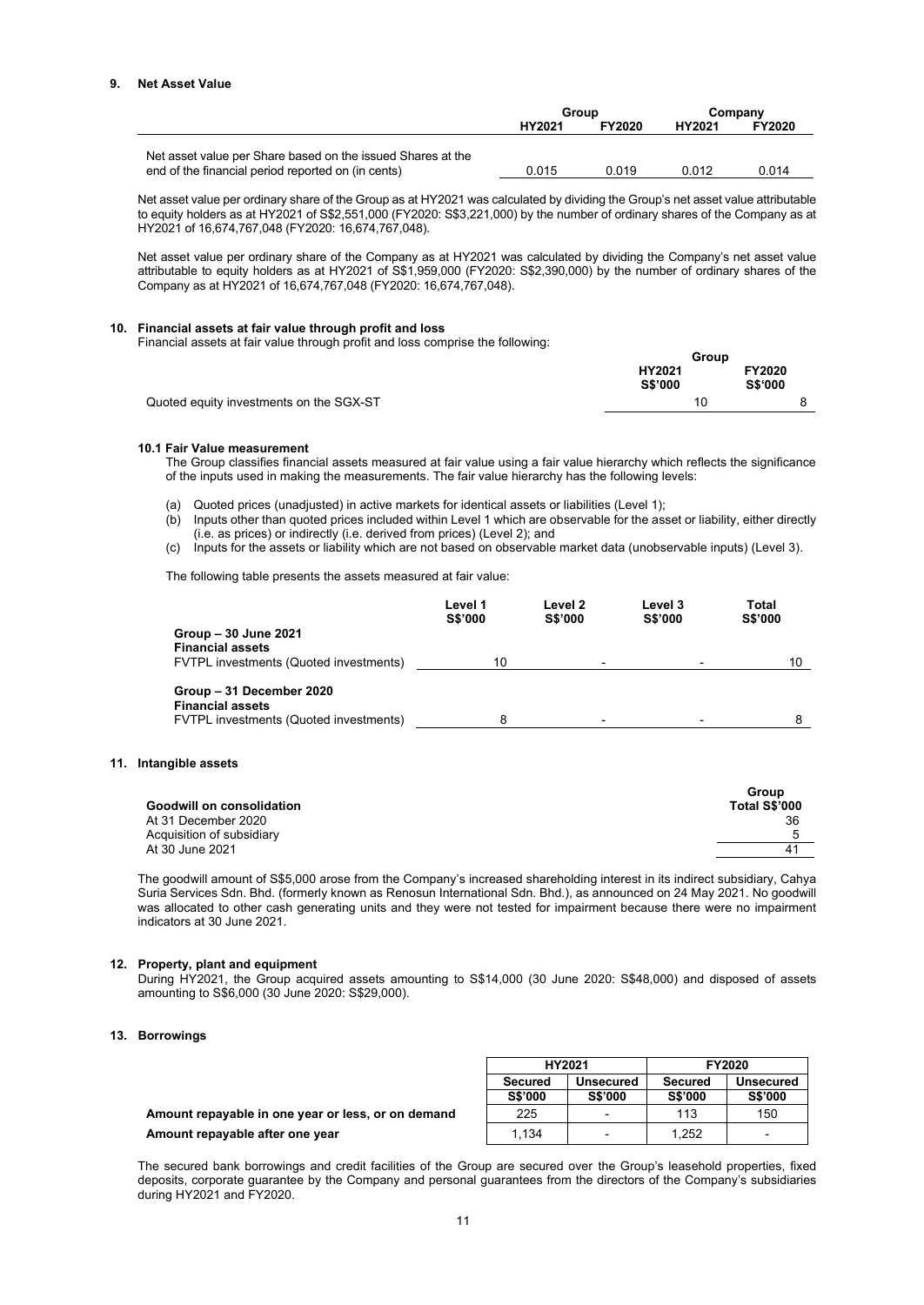# **14. Share Capital**

|                                                                | The Group and the Company        |                                    |                                            |                          |  |
|----------------------------------------------------------------|----------------------------------|------------------------------------|--------------------------------------------|--------------------------|--|
|                                                                | 30 June 2021                     |                                    | 31 December 2020                           |                          |  |
|                                                                | Number of shares<br><b>000</b> ' | Amount<br><b>S\$'000</b>           | <b>Number of shares</b><br><b>000</b> '    | Amount<br><b>S\$'000</b> |  |
| Beginning of interim period<br>Issuance of new ordinary shares | 16.674.767.048                   | 67.801<br>$\overline{\phantom{0}}$ | 16.674.767.048<br>$\overline{\phantom{0}}$ | 67.801                   |  |
| End of interim period                                          | 16.674.767.048                   | 67.801                             | 16,674,767,048                             | 67.801                   |  |

There were no changes in the Company's share capital for HY2021 since the end of FY2020, being the previous financial period reported on.

# **15. Acquisition of subsidiary**

On 24 May 2021, Cahya Suria Energy Sdn. Bhd., a wholly owned subsidiary of the Company, had increased its shareholding interest in Cahya Suria Services Sdn. Bhd. ("**CSS**"), formerly known as Renosun International Sdn. Bhd., from 51% to 100%, for a cash consideration of RM4,900 (equivalent to S\$1,575). CSS is expected to be the primary vehicle for the Group's renewable energy-related projects, in anticipation of securing potential renewable energy projects currently in the pipeline.

The Group incurred acquisition related costs of S\$102 relating to administrative costs and these have been classified as 'general and administrative' expenses in the condensed consolidated statement of profit or loss.

| <b>Purchase consideration</b><br>Cash paid                       | <b>S\$'000</b> |
|------------------------------------------------------------------|----------------|
| Assets and liabilities recognised as a result of the acquisition |                |
| Cash and cash equivalent                                         | <b>S\$'000</b> |
| Inventories                                                      | 11             |
| Payables                                                         | (15)           |
| Net identifiable liabilities acquired                            | (2)            |
| Add: Goodwill                                                    | 5              |
|                                                                  | 3              |

### **16. Subsequent events**

# Change of Company Name of HT Energy (S) Sdn Bhd

With effect from 5 July 2021, the name of the Company's subsidiary, HT Energy (S) Sdn. Bhd. has been changed to "H2 Energy Sdn. Bhd." ("**H2E**"). H2E's principal activities are to build, construct, assemble, install, commission and operate power module systems.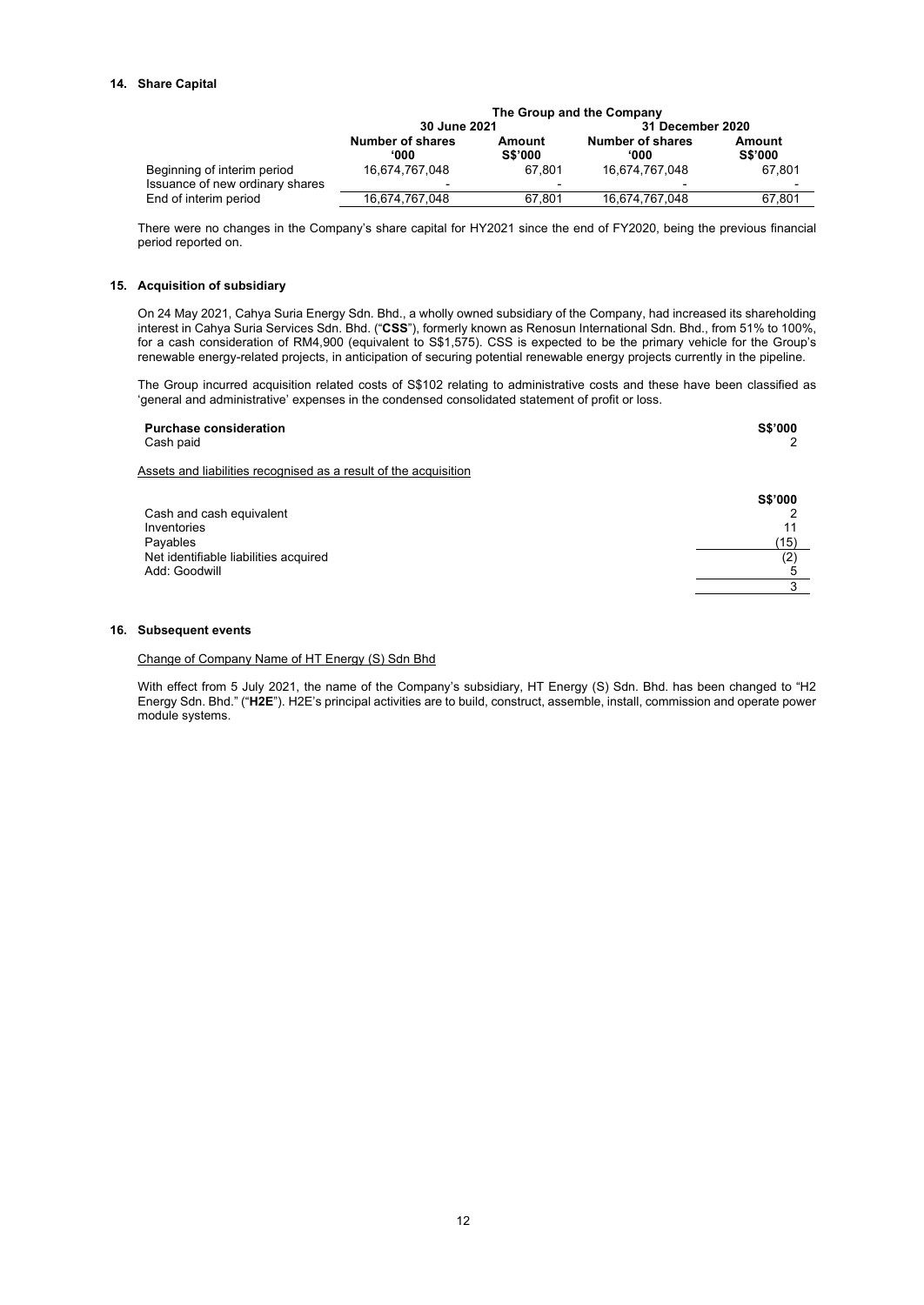# **OTHER INFORMATION**

**1. (d)(ii) Details of any changes in the company's share capital arising from rights issue, bonus issue, subdivision, consolidation, share buy-backs, exercise of share options or warrants, conversion of other issues of equity securities, issue of shares for cash or as consideration for acquisition or for any other purpose since the end of the previous period reported on. State the number of shares that may be issued on conversion of all the outstanding convertibles, if any, against the total number of issued shares excluding treasury shares and subsidiary holdings of the issuer, as at the end of the current financial period reported on and as at the end of the corresponding period of the immediately preceding financial year. State also the number of shares held as treasury shares and the number of subsidiary holdings, if any, and the percentage of the aggregate number of treasury shares and subsidiary holdings held against the total number of shares outstanding in a class that is listed as at the end of the current financial period reported on and as at the end of the corresponding period of the immediately preceding financial year.** 

There were no changes in the Company's share capital for HY2021 since the end of FY2020, being the previous financial period reported on.

There are no shares that may be issued on conversion of any outstanding convertibles as at the end of the current financial period except as follows:

# • Grant of Options pursuant to the Annica Employee Share Option Scheme:

Pursuant to the Annica Employee Share Option Scheme ("**Option Scheme**"), the Company had on 27 December 2018 granted employee share options ("**ESOS**") consisting of 42,500,000 Shares, the details of which are as follows:

|     | (a) Date of grant of ESOS                                                                                                             | 27 December 2018                                                                                                                                                                       |
|-----|---------------------------------------------------------------------------------------------------------------------------------------|----------------------------------------------------------------------------------------------------------------------------------------------------------------------------------------|
|     | (b) Exercise Price of ESOS granted                                                                                                    | S\$0.001 per Share                                                                                                                                                                     |
|     | (c) Number of Shares comprised in the ESOS granted                                                                                    | 42.500.000                                                                                                                                                                             |
|     | (d) Number of Shares comprised in the ESOS granted<br>to each Director and controlling shareholders (and<br>each of their associates) | None                                                                                                                                                                                   |
|     | (e) Market Price of the Shares on the Date of Grant                                                                                   | S\$0.001                                                                                                                                                                               |
| (f) | Validity period of the ESOS                                                                                                           | 28 December 2019 $-$ 27 December 2028 (both dates<br>inclusive)                                                                                                                        |
|     |                                                                                                                                       | ESOS shall only be exercisable after the 1 <sup>st</sup> anniversary from<br>the Date of Grant and shall be exercised before the 10 <sup>th</sup><br>anniversary of the Date of Grant. |

As at the date of this announcement, no ESOS has been exercised by the respective ESOS holders.

As at 30 June 2021, the number of shares that may be issued on conversion of all the outstanding convertible securities was 42,500,000 (30 June 2020: 42,500,000) which represented approximately 0.25% (30 June 2020: 0.25%) of the total issued shares excluding treasury shares and subsidiary holdings.

There were no treasury shares or subsidiary holdings as at 30 June 2021 and 30 June 2020.

### **(d)(iii) To show the total number of issued shares excluding treasury shares as at the end of the current financial period and as at the end of the immediately preceding year.**

|                                                                | As at HY2021 | As at FY2020 |
|----------------------------------------------------------------|--------------|--------------|
| Total number of issued shares excluding treasury shares ('000) | 16.674.767   | 16.674.767   |

### **(d)(iv) A statement showing all sales, transfers, cancellation and/or use of treasury shares as at the end of the current financial period reported on.**

Not applicable. The Company does not hold any treasury shares as at 30 June 2021 and 30 June 2020.

**(d)(v) A statement showing all sales, transfers, cancellation and/or use of subsidiary holdings as at the end of the current financial period reported on.**

Not applicable. The Company's subsidiaries do not hold any shares in the Company as at 30 June 2021 and 30 June 2020.

- **2. Whether the figures have been audited or reviewed, and in accordance with which auditing standard or practice.**  The figures have not been audited or reviewed by the auditors.
- **3. Where the figures have been audited or reviewed, the auditors' report (including any modifications or emphasis of a matter).** Not applicable.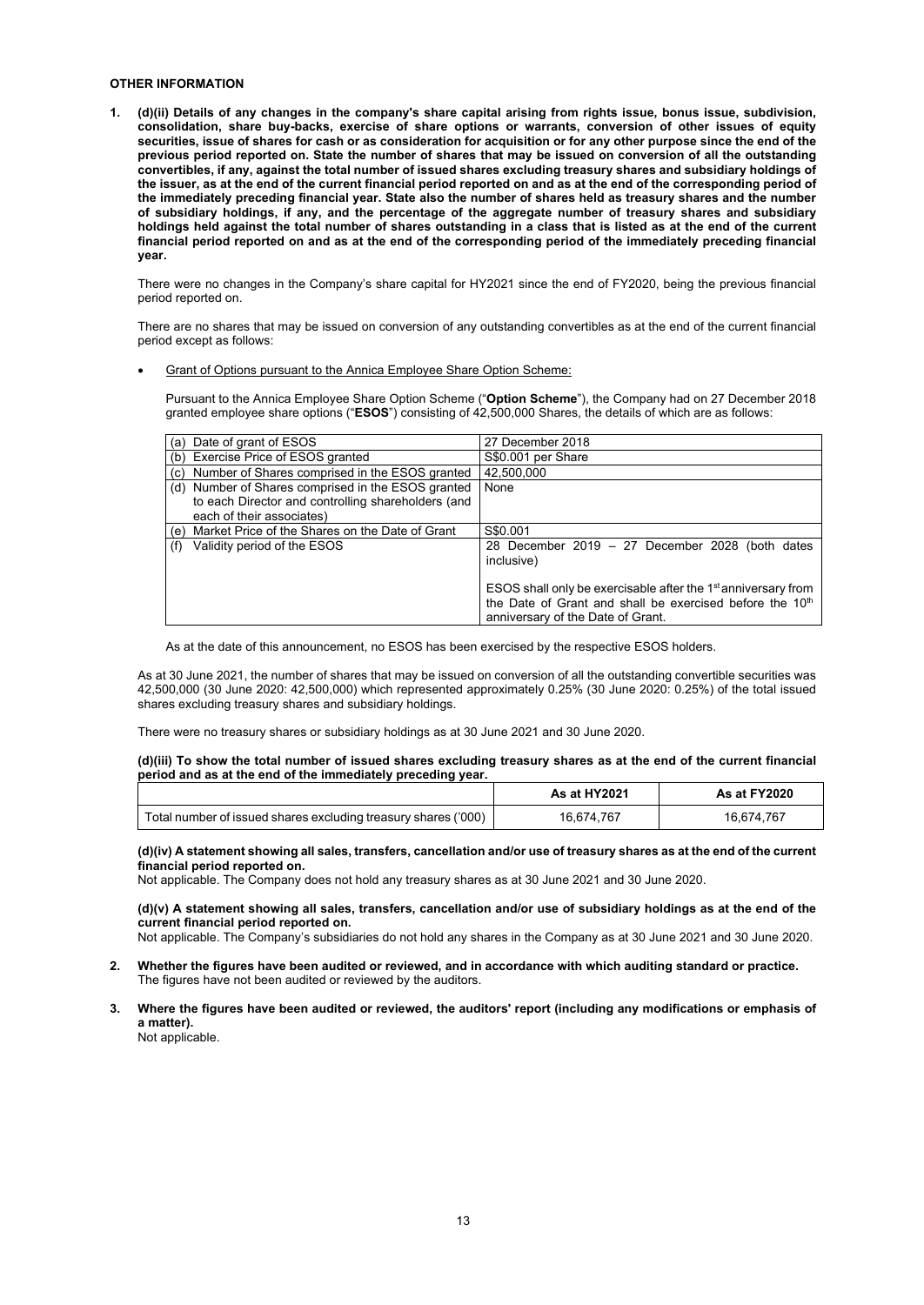# **3A. Where the latest financial statements are subject to an adverse opinion, qualified opinion or disclaimer of opinion:- (a) Updates on the efforts taken to resolve each outstanding audit issue.**

As disclosed in the Company's annual report for the financial year ended 31 December 2020, the Company's auditors were unable to obtain sufficient appropriate audit evidence that (i) no further allowance for impairment loss is required with respect to the remaining consideration receivable of S\$140,000 and (ii) no allowance for impairment loss is required with respect to receivables from a former subsidiary which amounted to S\$2,992,000. The Company's auditors were also unable to obtain sufficient appropriate audit evidence with respect to the cash flows that can be received by the Group and the Company in settlement of the said receivables mentioned in sub-point (ii) above.

For the purposes of this section, unless otherwise defined, all capitalised terms used herein shall bear the same meaning ascribed to them in the Company's announcements on 26 July 2018, 29 October 2018, 15 January 2019, 15 February 2019, 2 May 2019, 20 May 2019, 31 May 2019, 9 June 2019, 27 June 2019, 19 July 2019, 13 August 2019, 27 August 2019, 3 October 2019, 5 November 2019, 11 November 2019, 12 November 2019, 26 November 2019, 9 December 2019, 15 December 2019, 4 February 2020, 2 March 2020, 9 March 2020, 1 May 2020, 14 May 2020, 22 May 2020, 23 June 2020, 21 August 2020, 28 August 2020, 25 September 2020, 19 October 2020, 1 March 2021, 9 March 2021, 14 April 2021 and 20 April 2021.

In respect of audit issue (i) above, as disclosed in the Company's announcements on 19 October 2020 and 9 March 2021, the Company initially contemplated the appointment of a law firm to commence legal action against the Purchaser and the Guarantor for the purposes of recovering the outstanding Fourth Tranche Consideration as the amounts demanded under the Letters of Demand which had been served on the Purchaser and the Guarantor on 25 September 2020 (the "**Demanded Amounts**"), further details of which are provided in the Company's announcements dated 25 September 2020 and 19 October 2020, had not been received by the Company as of 19 October 2020 (and as of the date of this announcement).

As subsequently disclosed in the Company's announcements dated 1 March 2021, 9 March 2021, 14 April 2021 and 20 April 2021, on the advice of the Company's legal advisors, prior to the commencement of legal action, we had sought a written consent from the Purchaser to waive her jurisdictional rights in Singapore in favour of Malaysia, due to cost considerations. The waiver had been received by the Company from the Purchaser on 14 December 2020.

Following receipt of the waiver, the Purchaser informed the Company of a new offer for the proposed sale of her assets and requested for additional time to complete the sale, which proceeds have been assigned to the Company to satisfy the Demanded Amounts. As a result of this new development, the Board had deliberated at length during its meeting in December 2020 and decided to stay its earlier decision to commence legal action and grant the Purchaser reasonable time to settle the Demanded Amounts through the sale of her assets. In arriving at their decision, the Board has considered that:

- (a) the Purchaser had, in addition to the existing security, assigned the proceeds of the sale of the Purchaser's assets to the Company; and
- (b) the Purchaser has provided the Company with a total of 810,000,000 shares amounting to S\$810,000 to date. Save for the 140,000,000 shares amounting to S\$140,000 which have yet to be monetized, 670,000,000 shares amounting to S\$670,000 given to the Company as partial payment towards the Purchase Price had been monetized successfully without commencing legal action.

Furthermore, the Board has also weighed the legal costs, time and potential recoverability of the Demanded Amounts against any potential detriment to the Company for staying the legal action, and is of the view that there is no significant detriment to the Company in staying the legal action for a reasonable period, and any legal action may actually adversely impact any potential sale of the Purchaser's assets and the Purchaser's ability to satisfy the Demanded Amounts.

As at the date of this announcement, the total amount outstanding from the Purchaser is S\$1,131,070 (of which S\$933,000 has been impaired as disclosed in the audited consolidated financial statements in the Company's annual report for FY2020). The Company is actively engaging with the Purchaser on meeting her repayment obligation and the sale of the Purchaser's assets is still ongoing, albeit delayed due to the severe COVID-19 situation in Malaysia with resulting lockdowns and travel restrictions. The Company has been informed by the Purchaser that the target date to conclude the sale of assets is by September 2021.

In respect of audit issue (ii) above, on 15 January 2020, the Purchaser had granted 100,000,000 shares in the Company to the Company towards satisfying the outstanding scheduled payment of \$100,000 on behalf of GPE. On 31 March 2020, the Company received S\$30,000 in cash from GPE, being the scheduled payment specified under the loan restructuring agreement. On 11 June 2020, the Company had sold the 100,000,000 shares granted by Ms Chong Shin Mun for a cash consideration of S\$100,000 towards satisfying the outstanding scheduled payment of S\$100,000 on behalf of GPE. As at the date of this announcement, the outstanding scheduled payments due from GPE amount to S\$3,087,533 and the Company has not received the outstanding scheduled payments in full. Ms. Chong Shin Mun, in her capacity as the majority shareholder and director of GPE, has negotiated for the settlement of such outstanding scheduled payments together with the remaining outstanding Fourth Tranche Consideration via the sale of certain of her assets by end September 2021.

**(b) Confirmation from the Board that the impact of all outstanding audit issues on the financial statements have been adequately disclosed.**

The Board confirms that the impact of all outstanding audit issues on the financial statements have been adequately disclosed to date.

**4. Whether the same accounting policies and methods of computation as in the issuer's most recently audited annual financial statements have been applied.**

Except as disclosed in paragraph 5 below, the Group adopted the same accounting policies and methods of computation in the financial statements for the current reporting period as compared to the most recently audited financial statements for the financial year ended 31 December 2020.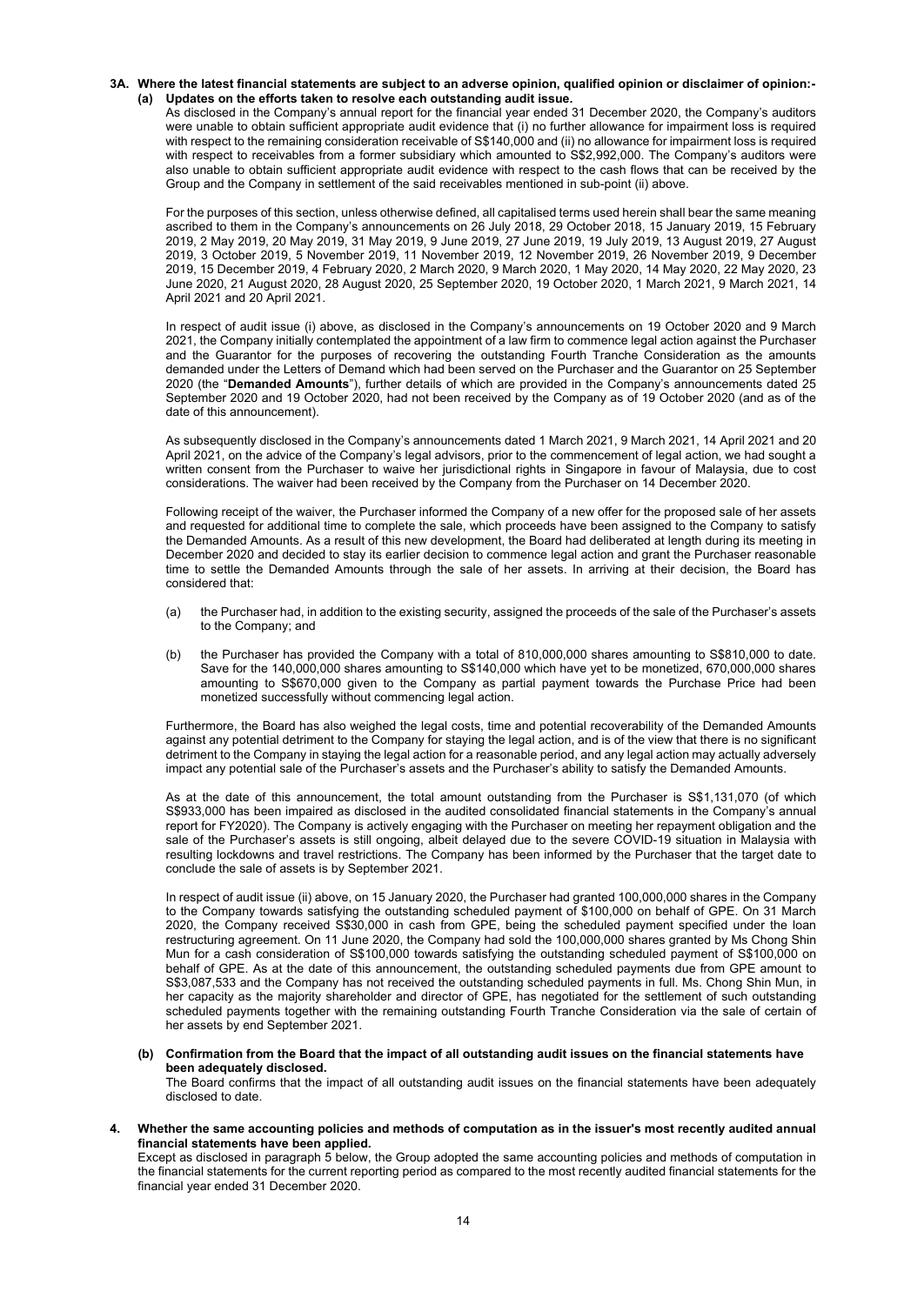- **5. If there are any changes in the accounting policies and methods of computation, including any required by an accounting standard, what has changed, as well as the reasons for, and the effect of, the change.** The Group has adopted all the applicable new and revised Singapore Financial Reporting Standards (International) ("**SFRS(I)**") and Interpretations of SFRS(I) ("**INT SFRS(I)**") that are relevant to its operations and effective for annual periods beginning on 1 January 2021. The adoption of these new and revised SFRS(I) and INT SFRS(I) did not result in any substantial change to the Group's accounting policies and has no material impact on the financial statements for the current financial reporting period.
- **6. Earnings per ordinary share of the group for the current financial period reported on and the corresponding period of the immediately preceding financial year, after deducting any provision for preference dividends:-**
	- **(a) Based on the weighted average number of ordinary shares on issue; and (b) On a fully diluted basis (detailing any adjustments made to the earnings).**

|                                                                                    | Group    |          |  |
|------------------------------------------------------------------------------------|----------|----------|--|
|                                                                                    | HY2021   | HY2020   |  |
|                                                                                    |          |          |  |
| Loss per share based on the weighted average number of shares on issue (in cents): |          |          |  |
| - basic and diluted loss per share (Note (a))                                      | (0.0035) | (0.0019) |  |

- (a) Basic and diluted loss per share for HY2021 were calculated by dividing the loss attributable to equity holders of the Company of S\$580,000 (HY2020: S\$313,000) by the weighted average number of shares for HY2021 of 16,674,767,048 (HY2020: 16,674,767,048).
- **7. Net asset value (for the issuer and group) per ordinary share based on the total number of issued shares excluding treasury shares of the issuer at the end of the:- (a) current financial period reported on; and (b) immediately preceding financial year.**  Please refer to Note 9 disclosed in Condensed Interim Financial Statements HY2021 for further explanation.
- **8. A review of the performance of the group, to the extent necessary for a reasonable understanding of the group's** 
	- **business. It must include a discussion of the following:-**
		- **(a) any significant factors that affected the turnover, costs, and earnings of the group for the current financial period reported on, including (where applicable) seasonal or cyclical factors; and**
		- **(b) any material factors that affected the cash flow, working capital, assets or liabilities of the group during the current financial period reported on.**

Please refer to Appendix A for the review of the performance of the Group during HY2021.

**9. Where a forecast, or a prospect statement, has been previously disclosed to shareholders, any variance between it and the actual results**

The Group's HY2021 operating results were generally in line with the expectations as previously disclosed in the Company's FY2020 annual report.

**10. A commentary at the date of the announcement of the significant trends and competitive conditions of the industry in which the Group operates and any known factors or events that may affect the Group in the next operating period and the next 12 months.**

The Directors remain cautious in the near term as the South East Asian market, which the Group operates in and which is dependent on the performance of the major world economies, remains highly volatile and is recovering from the COVID-19 pandemic. Furthermore, concerns over increasing trade protectionism among major nations still linger, and this may adversely impact the Group's businesses. The Group continues to monitor these developments and undertake measures to mitigate any potential negative impact. The Group's diversification to the renewable energy sector will provide the Company with a new revenue stream and broaden the Group's earning base. In addition, the Group is performing a reset on its engineering services segment and oil and gas equipment segment, reshaping their strategic direction to serve other markets along the value chain in the engineering services and oil and gas equipment segments. This expansion, if successful, will strengthen the Group's position along the value chain and improve the contribution from the engineering services and oil and gas equipment segments. The Directors are also actively evaluating various strategies, including fund raising, acquisitions of suitable business as well as restructuring the Group's existing business or assets to improve the existing business and earnings base of the Group.

# **11. If a decision regarding dividend has been made:-**

- **(a) Whether an interim (final) ordinary dividend has been declared (recommended); and** No dividend has been declared.
- **(b)(i) Amount per share** Not applicable.
- **(b)(ii) Previous corresponding period**  Not applicable. No dividend was declared for HY2020.
- **(c) Whether the dividend is before tax, net of tax or tax exempt. If before tax or net of tax, state the tax rate and the country where the dividend is derived. (If the dividend is not taxable in the hands of shareholders, this must be stated).**  Not applicable.
- **(d) The date the dividend is payable.** Not applicable.
- **(e) The date on which Registrable Transfers received by the company (up to 5.00 pm) will be registered before entitlements to the dividend are determined.** Not applicable.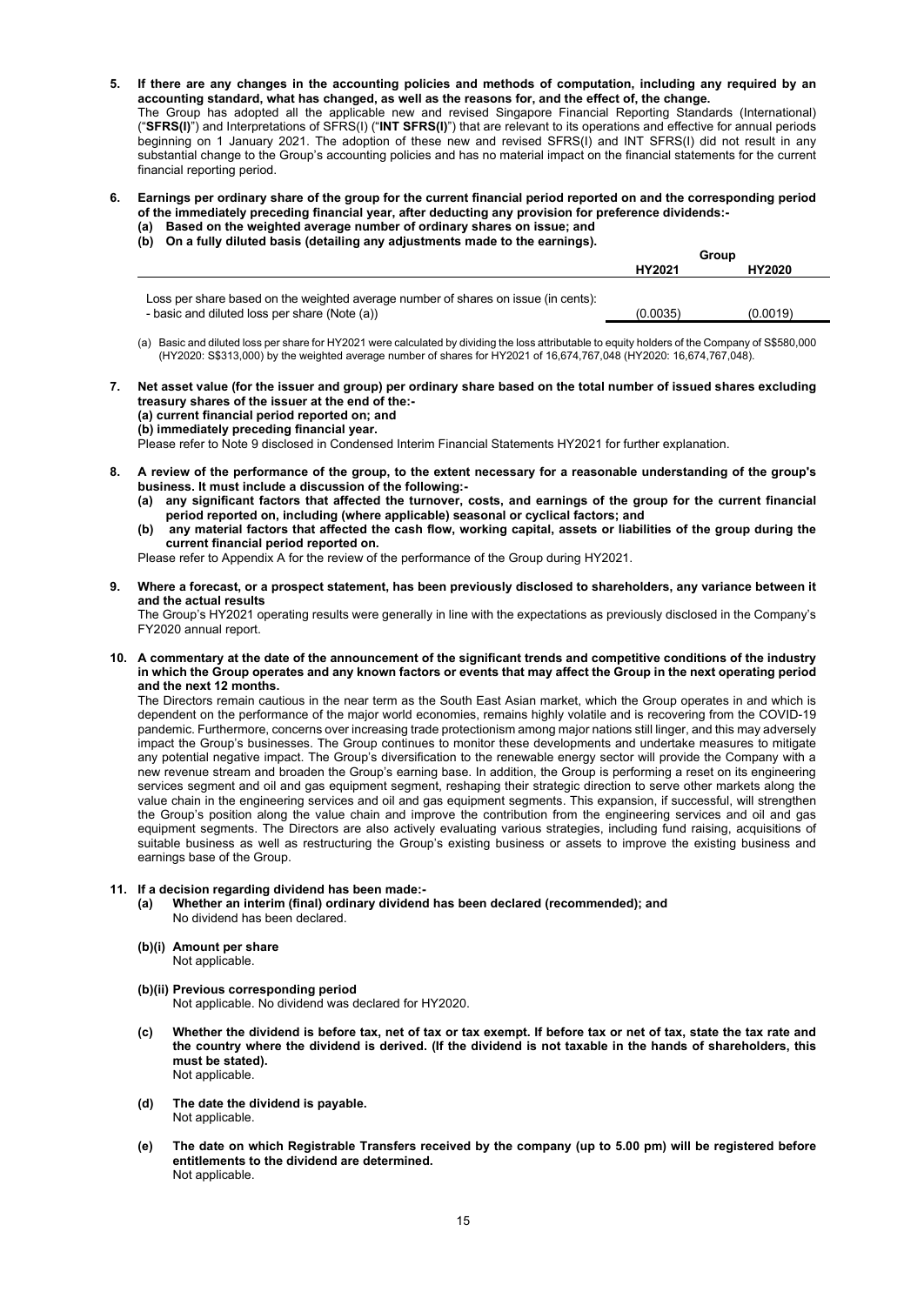- **12. If no dividend has been declared (recommended), a statement to that effect and the reason(s) for the decision.** No dividend has been recommended or declared for the financial period under review as the Group is currently not profitmaking.
- **13. If the Group has obtained a general mandate from shareholders for IPTs, the aggregate value of such transactions as required under Rule 920(1)(a)(ii). If no IPT mandate has been obtained, a statement to that effect.** The Group has not obtained a general mandate from shareholders of the Company for interested person transactions pursuant to Rule 920 of the Catalist Rules.

There was no interested person transaction, as defined in Chapter 9 of the Catalist Rules, entered into by the Company or any of its subsidiaries during the financial period ended 30 June 2021.

- **14. Please disclose the use of the IPO proceeds and any proceeds arising from any offerings pursuant to Chapter 8 as and when such funds are materially disbursed and whether such a use is in accordance with the stated use and in accordance with the percentage allocated in the offer document or the announcement of the issuer. Where the proceeds are used for general working capital purposes, the issuer must announce a breakdown with specific details on the use of proceeds for working capital. Where there is any material deviation from the stated use of proceeds, the issuer must also announce the reasons for such deviation.** There were no outstanding proceeds during HY2021.
- **15. Confirmation that the issuer has procured undertakings from all its directors and executive officers (in the format set out in Appendix 7H) under Rule 720(1).** The Company confirms that the required undertakings under Rule 720(1) of the Catalist Rules have been obtained from its Directors and Executive Officers in the format set out in Appendix 7H of the Catalist Rules.

# **Confirmation by the Board**

On behalf of the Board of Directors of the Company, we, the undersigned, hereby confirm to the best of our knowledge that nothing has come to the attention of the Board of Directors of the Company which may render the financial statements for the six-month financial period ended 30 June 2021 to be false or misleading in any material aspect.

On behalf of the Board of Directors

Executive Director and Chief Executive Officer

Sandra Liz Hon Ai Ling<br>
Executive Director and Chief Executive Officer
Tan Sri Dato Seri Zulkefli Bin Ahmad Makinudin<br>
Independent and Non-Executive Chairman

**Singapore** 13 August 2021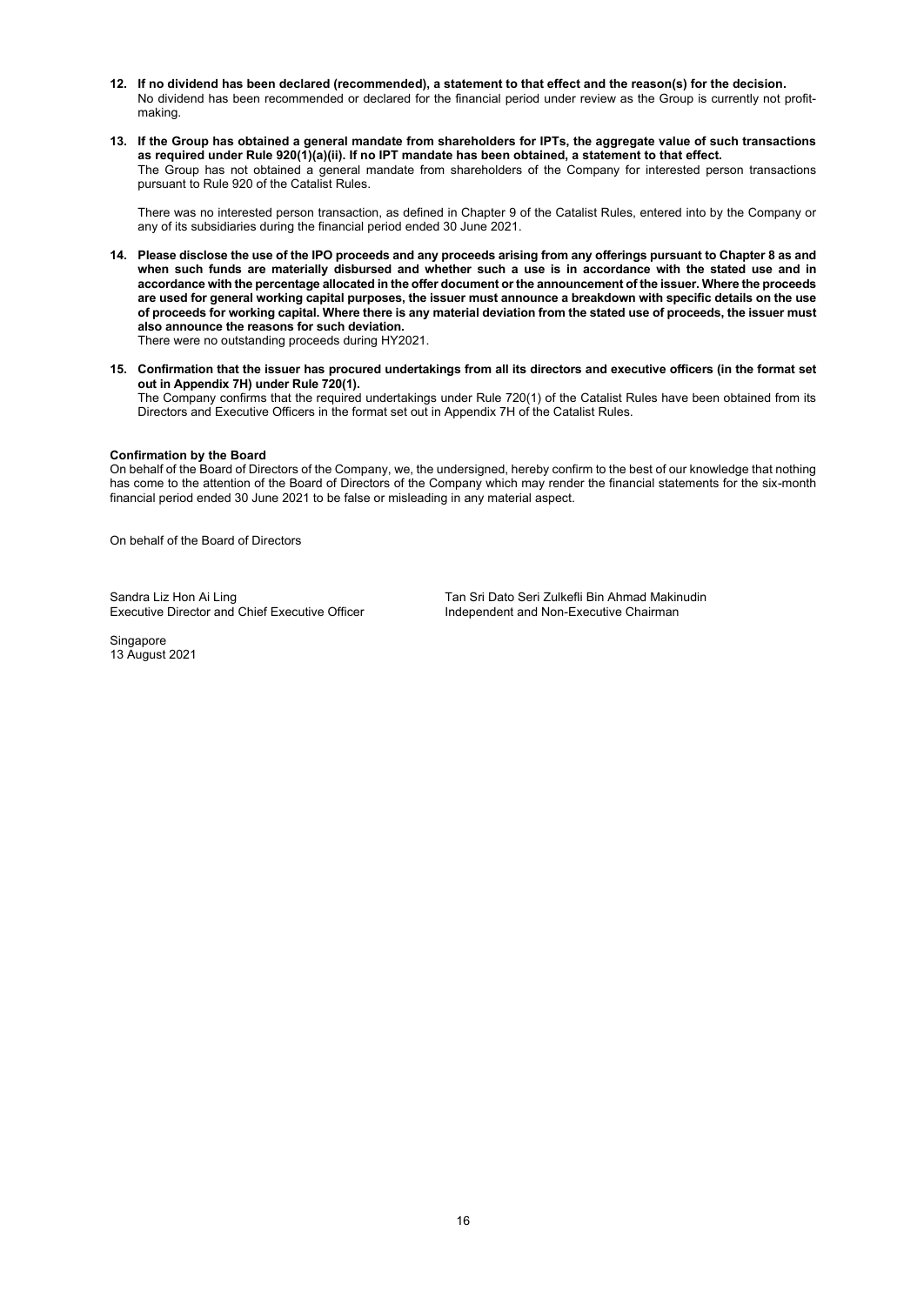- **(a) any significant factors that affected the turnover, costs, and earnings of the group for the current financial period reported on, including (where applicable) seasonal or cyclical factors; and**
- **(b) any material factors that affected the cash flow, working capital, assets or liabilities of the group during the current financial period reported on.**

# **STATEMENT OF PROFIT OR LOSS AND OTHER COMPREHENSIVE INCOME**

# Revenue and Gross Profit

The Group posted revenue of S\$3,849,000 in HY2021 which was a decrease of S\$1,711,000 or 31% from S\$5,560,000 in HY2020. This was primarily due to lower revenue contributions from the oil and gas equipment business segment during HY2021 as compared to HY2020.

Although the Group reported a gross profit margin of 26% in HY2021 which was an increase of 3% from 23% in HY2020, the Group's gross profit decreased by S\$257,000 or 20% from S\$1,257,000 in HY2020 to S\$1,000,000 in HY2021. This inverse relationship between gross profit margin and gross profit was mainly due to higher revenue associated with higher cost of sales incurred in a one-off lower margin project in the oil and gas equipment segment during HY2020.

### Other income

There was a decrease of S\$72,000 in other income from S\$368,000 in HY2020 to S\$296,000 in HY2021. In HY2021, other income comprised mainly amounts received from the Singapore government under the Job Support Scheme, bad debt recovered, fee income received on rights granted and a gain on foreign currency exchange. The bad debt recovered concerned a related subsidiary which had fully recovered the bad debt of S\$31,000 from its trade receivable which had been written off during FY2020. By comparison, in HY2020, other income comprised mainly amounts received from the Singapore government under the Job Support Scheme, insurance claims received, fair value gain on redeemable convertible bonds and gain on currency exchange. Foreign exchange gain was higher in HY2020 as compared to HY2021 mainly due to the fluctuation of the Malaysian Ringgit and the Indonesian Rupiah against the United States Dollar in HY2020.

# Interest income

The increase of S\$3,000 in interest income from S\$110,000 in HY2020 to S\$113,000 in HY2021 represents a marginal variance.

### Selling and distribution expenses

The Group incurred selling and distribution expenses of S\$27,000 in HY2021, a decrease of S\$78,000 from S\$105,000 in HY2020, mainly due to lower travelling expenses and exhibition expenses during HY2021.

#### Administrative and general expenses

The Group incurred administrative and general expenses of S\$1,914,000 in HY2021, a decrease of S\$76,000 from S\$1,990,000 reported in HY2020, mainly due to lower professional fees incurred offset against higher employment expenses and depreciation charged on property, plant and equipment ("**PPE**") in HY2021 as compared to HY2020. The depreciation charged on PPE in HY2021 was mainly due to the addition of PPE in the fourth quarter of FY2020.

#### Other expenses

There was an increase of S\$4,000 in other expenses, from S\$1,000 in HY2020 to S\$5,000 in HY2021, and this was mainly due to losses incurred on the disposal of office equipment during HY2021.

#### Finance costs

Finance costs primarily arise from interest expenses on borrowings and lease liabilities. The finance costs incurred in HY2021 was S\$21,000, representing a marginal variance and a decrease of S\$1,000 from S\$22,000 in HY2020.

### Income tax expense

The income tax expense was S\$32,000 in HY2021, arising from the oil and gas equipment segment.

### Loss for the financial period

The Group reported a loss for the financial period of S\$590,000 in HY2021, which was an increase of S\$207,000 as compared to S\$383,000 in HY2020. The loss for the financial period was mainly due to lower revenue, gross profit and other income during HY2021 as compared to HY2020.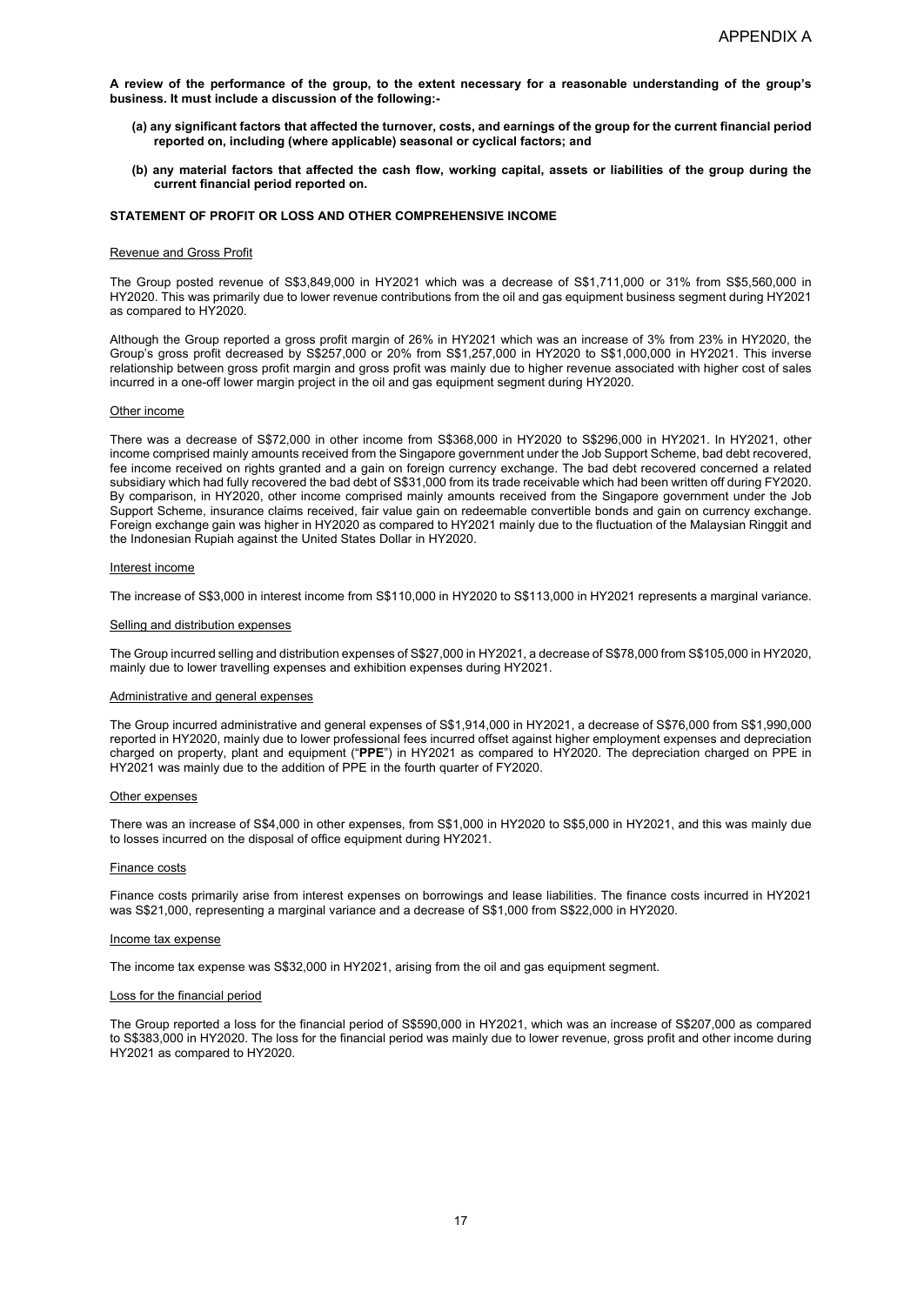- **(a) any significant factors that affected the turnover, costs, and earnings of the group for the current financial period reported on, including (where applicable) seasonal or cyclical factors; and**
- **(b) any material factors that affected the cash flow, working capital, assets or liabilities of the group during the current financial period reported on. (cont'd)**

# **STATEMENTS OF FINANCIAL POSITION**

### Non-current assets

The Group's non-current assets decreased by S\$243,000 from S\$1,401,000 as at FY2020 to S\$1,158,000 as at HY2021. This was mainly due to a decrease in other receivables and depreciation charged to property, plant and equipment and right-of-use assets. The decrease in non-current assets was offset against the addition of goodwill arising from an increased shareholding interest in an existing subsidiary.

### Current assets

Current assets of the Group amounted to S\$7,127,000 as at HY2021, a decrease of S\$1,817,000 from S\$8,944,000 as at FY2020. This was primarily due to the decrease in cash and bank balances and trade and other receivables which were partially offset by higher inventories.

## Non-current liabilities

There was a decrease in the Group's non-current liabilities of S\$212,000 from S\$1,681,000 as at FY2020 to S\$1,469,000 as at HY2021 mainly due to the reclassification of long-term borrowings to short term borrowings.

## Current liabilities

The Group reported current liabilities of S\$4,278,000 as at HY2021, which was a decrease of S\$1,118,000 from S\$5,446,000 as at FY2020. This was mainly due to lower trade and other payables, lower contract liabilities and repayment of borrowings.

# Shareholders' equity

The Group's capital and reserves attributable to equity holders of the Company was S\$2,551,000 as at HY2021. This represents a decrease of S\$670,000 from S\$3,221,000 as at FY2020 mainly as a result of losses incurred during HY2021.

# **STATEMENT OF CASH FLOWS**

Net cash generated from operating activities amounted to S\$152,000 in HY2021. The net operating cash inflow was mainly due to operating loss before working capital changes of S\$435,000, adjusted for working capital inflows of S\$640,000, which were mainly attributable to an increase in inventories of S\$173,000, decrease in payables and contract liabilities of S\$1,092,000 and decrease in trade and other receivables of S\$1,919,000.

Net cash used in investing activities in HY2021 amounted to S\$7,000, mainly due to payments to acquire property, plant and equipment of S\$14,000 offset by interest income received of S\$7,000.

Net cash used in financing activities in HY2021 amounted to S\$258,000. These were mainly arising from interest expenses of S\$33,000, withdrawal from fixed deposit pledged of S\$18,000, repayment of borrowings of S\$141,000 and repayment of lease liabilities of S\$102,000.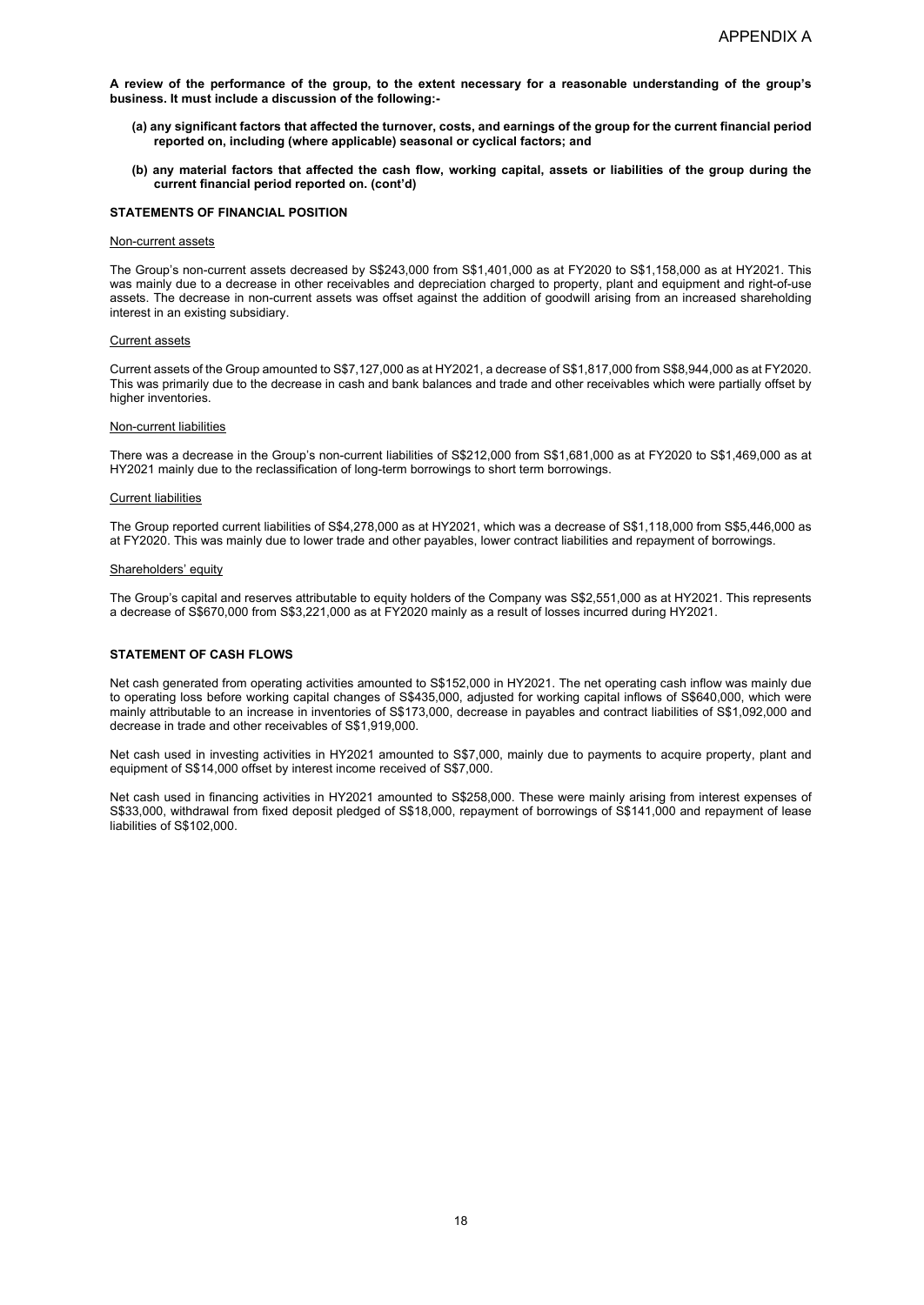- **(a) any significant factors that affected the turnover, costs, and earnings of the group for the current financial period reported on, including (where applicable) seasonal or cyclical factors; and**
- **(b) any material factors that affected the cash flow, working capital, assets or liabilities of the group during the current financial period reported on (cont'd).**

## **MATTERS ARISING DURING 2021**

## Update on the Pilot Project

Pursuant to the announcements dated 5 June 2018, 24 September 2018, 31 January 2019, 25 April 2019, 23 June 2019, 6 September 2019, 9 June 2020, 13 August 2020, 1 March 2021 and 3 June 2021 in relation to the Pilot Project entered into between the Company's subsidiary, H2 Energy Sdn. Bhd. ("**H2E**"), formerly known as HT Energy (S) Sdn, Bhd., and the Sarawak State Health Department ("**SSHD**") under the Ministry of Health, Malaysia, the Board has progressively updated shareholders on the latest milestones of the Pilot Project.

By way of an update, the Company wishes to inform that the pilot module has been successfully installed at the pilot site. The pilot study which was initially scheduled to commence in July 2020 had been inadvertently affected by delays in the testing and commissioning ("**T&C**") of the pilot module, which required both our in-house technical team from Singapore and the Chinese technicians from our manufacturer to be present on-site in order to perform the T&C. Due to the COVID-19 situation, foreign nationals travelling into Malaysia has been banned. Similarly, our Kuching based project team also faced travel restrictions due to inter-district restrictions imposed. As a result, the Project team has sought alternative arrangements to overcome the situation by engaging and working with local engineers to perform the T&C under remote guidance. This new arrangement is time consuming as the local engineer would have been trained and guided remotely via video calls.

Although the Company plans to commence the Pilot Study around the second half of FY2021 (which will run for a three (3) month period), the Company recognises that this timeline may be affected as a result of the ongoing movement restrictions in Malaysia and/or should the COVID-19 situation persist or deteriorate during this period. As at the date of this announcement, the Company has commenced some initial studies albeit on a limited scope due to challenges arising from the prevailing COVID-19 movement restrictions in Malaysia. Notwithstanding the current COVID-19 situation in Malaysia which is highly uncertain and serious, the Company is hopeful that the Pilot Study would still be able to commence in full scale by the third quarter of FY2021 as the Company is constantly engaging with the relevant ministries and the Sarawak State government in allowing the Company to resume the project at site once the ground situation improves.

Non-Binding Memorandum of Understanding with Perbadanan Kemajuan Negeri Perak

The Group had, on 18 June 2019, entered into the following non-binding Memorandum of Understanding ("**MOUs**") with Perbadanan Kemajuan Negeri Perak ("**PKNP**"):

- (a) a tripartite MOU between PKNP, Majuperak Holdings Berhad ("**MHB**") and Cahya Suria Energy Sdn. Bhd ("**CSE**"), a wholly-owned subsidiary of the Company (the "**CSE MOU**"); and
- (b) a MOU between PKNP and P.J. Services Pte. Ltd. ("**PJS**"), a wholly-owned subsidiary of the Company (the "**PJS MOU**").

PKNP is the state economic development corporation entrusted to spearhead the economic development and socio-economic growth in the State of Perak. PKNP also has access to supplies of mining sand, granite, granite aggregates, minerals and other natural resources from Perak (the "**Products**").

MHB is an investment holding company listed on the Main Board of Bursa Malaysia and plays a leading role in property development focusing on the housing sector and realty business within the bigger PKNP Group. PNKP is also the largest shareholder in MHB. MHB has also diversified its business into the renewable energy sector.

The purpose of the CSE MOU is for the parties to collaborate on the development of 'Large Scale Solar Photovoltaic' Projects ("**LSS Projects**") in the State of Perak. For the purpose of implementing the co-operation under the CSE MOU, the parties may enter into legally binding definitive agreement(s), subject to terms and conditions to be mutually agreed upon by the parties.

Under the PJS MOU, PKNP shall endeavour to enter into supply contracts (the "**Supply Contract(s)**") with PJS and its customers (the "**Customers**"), under which PKNP shall source for and supply the Products to the Customers, subject to terms and conditions to be mutually agreed upon by the parties.

On 3 June 2020, CSE and Majuperak Energy Resources Sdn. Bhd. ("**MERSB**"), a wholly-owned subsidiary of MHB, had entered into a framework agreement to collaborate on the development of Large Scale Solar Photovoltaic projects in the State of Perak (the "**Framework Agreement**"). However, as the conditions precedent set out in the Framework Agreement had not been satisfied or waived by both parties by the agreed expiry date of 3 June 2021 (the "**Expiry Date**"), and having received MERSB's confirmation that it did not intend to extend the Expiry Date and agreed to mutually terminate the Framework Agreement with effect from the Expiry Date, the Framework Agreement has since terminated on 3 June 2021 in accordance with its terms.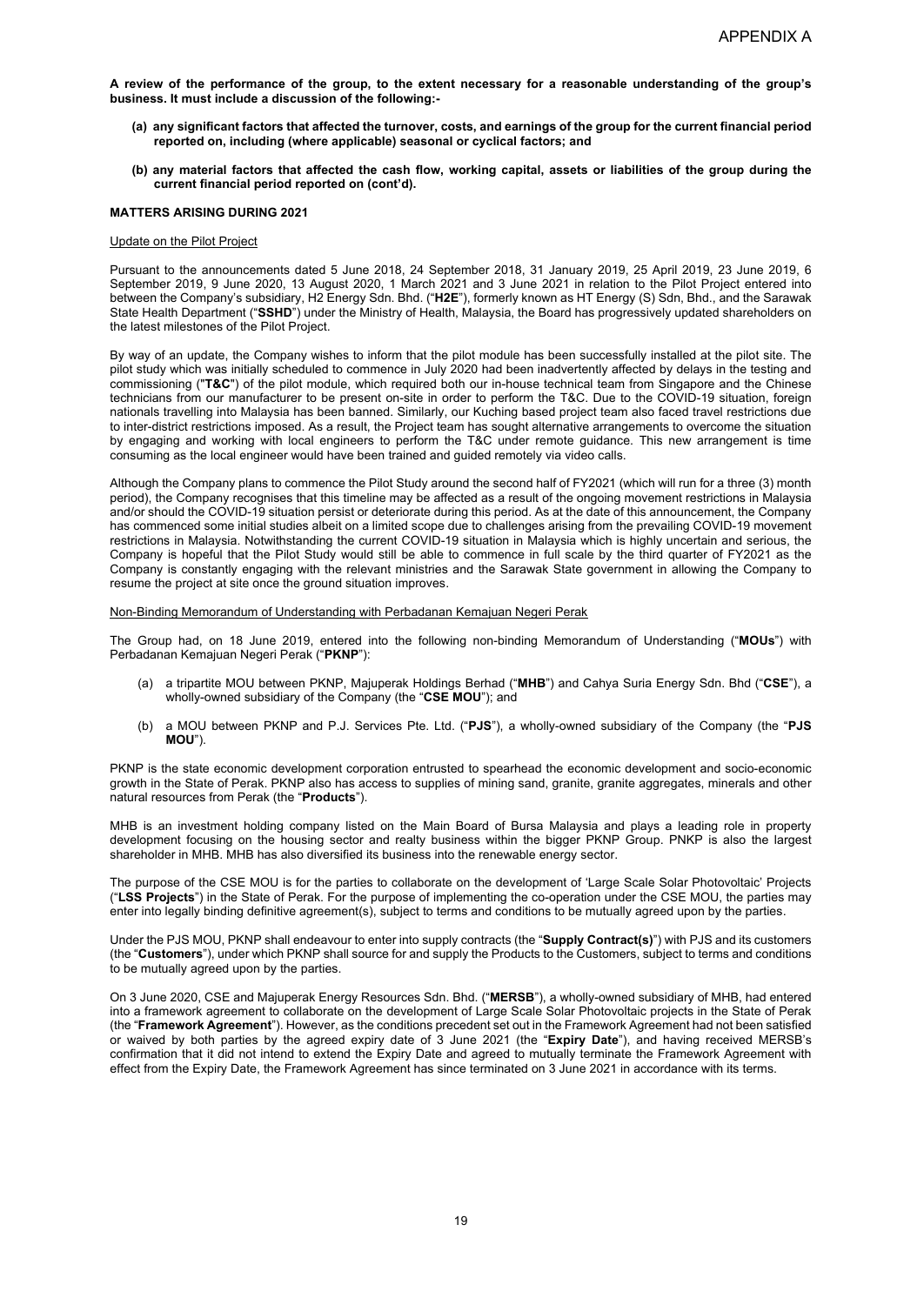- **(a) any significant factors that affected the turnover, costs, and earnings of the group for the current financial period reported on, including (where applicable) seasonal or cyclical factors; and**
- **(b) any material factors that affected the cash flow, working capital, assets or liabilities of the group during the current financial period reported on (cont'd).**

# **MATTERS ARISING DURING 2021 (cont'd)**

Recovery of Consideration Payable to the Company pursuant to the Disposal of GPE

Reference is made to the Company's announcements made on 26 July 2018, 29 October 2018, 15 January 2019, 15 February 2019, 2 May 2019, 20 May 2019, 31 May 2019, 9 June 2019, 27 June 2019, 19 July 2019, 13 August 2019, 27 August 2019, 3 October 2019, 5 November 2019, 11 November 2019, 12 November 2019, 26 November 2019, 9 December 2019, 15 December 2019, 4 February 2020, 2 March 2020, 9 March 2020, 1 May 2020, 14 May 2020, 22 May 2020, 23 June 2020, 21 August 2020, 28 August 2020, 25 September 2020, 19 October 2020, 1 March 2021, 9 March 2021, 14 April 2021 and 20 April 2021 in relation to, *inter alia*:

- (a) the Sale and Purchase Agreement entered into between the Company and Chong Shin Mun (the "**Purchaser**") on the disposal by the Company of its entire shareholding interest in GPE;
- (b) the Share Charge and Control Deed over the Controlled Shares entered into between the Company and the Purchaser;<br>(c) the Power of Attorney granted by the Purchaser to the Company over the Controlled Shares; and
- (c) the Power of Attorney granted by the Purchaser to the Company over the Controlled Shares; and (d) the service of the Letters of Demand on the Purchaser and Tan Yock Chew (the "**Guarantor**"),
- (d) the service of the Letters of Demand on the Purchaser and Tan Yock Chew (the "**Guarantor**"),

### (collectively, the "**Earlier Announcements**").

Unless otherwise defined, all capitalised terms used herein shall bear the same meaning ascribed to them in the Earlier Announcements.

On 27 June 2019, the Company had entered into definitive agreements with the Purchaser under which the Purchaser granted certain rights of control and sale to the Company in respect of the 697,330,000 Controlled Shares. Subsequently, on 13 August 2019, 3 October 2019, 26 November 2019, 4 March 2020 and 21 August 2020, the Purchaser completed the transfer of a total of 620,000,000 Controlled Shares to Shamsol Jeffri Bin Zainal Abidin and an independent third party investor for a consideration of S\$620,000 (the "**Consideration**"). The Consideration has been fully paid to the Company and has been applied towards the discharge of the Third Tranche Outstanding Amount pursuant to the Share Charge and Control Deed. As such, the Third Tranche Consideration (together with all accrued interest) has been paid in full by the Purchaser with a remainder of 77,330,000 Controlled **Shares** 

The Company had on 23 June 2020 entered into the following Settlement Definitive Agreements:

- a) a Settlement Definitive Agreement entered into between the Company, the Purchaser and the Guarantor (the "**Definitive Settlement Agreement**"); and
- b) a Deed of Assignment executed by Seri Beskaya Sdn. Bhd. in favour of the Company.

Amongst other things, the Settlement Definitive Agreements provide the Purchaser up to 28 August 2020 to pay the outstanding amount to the Company and to procure Seri Beskaya Sdn. Bhd. ("**SBSB**") to assign unto the Company 50% of the right, title, interest, benefits, advantages and remedies which SBSB may have, in, under or arising out of the sale of all or any of the production lines owned by SBSB currently housed in the factory lot located at Lot No PT16944, Mukim of Hulu Bernam Timur, District of Batang Padang, Perak (including all sales proceeds thereof and monies payable or to become payable to SBSB under the sale). So long as the Company does not receive cash payment equivalent to the outstanding amounts in full under the Settlement Definitive Agreements or Security Documents, the Guarantor and the Purchaser shall grant to the Company a put option to require the Guarantor and/or the Purchaser to purchase from the Company, the Charged Shares transferred to and held by the Company following enforcement of the Share Charge.

On 19 October 2020, the Board has informed the shareholders that the Company has not received the Demanded Amounts to date and that the Company will proceed to appoint a law firm to commence legal action against the Purchaser and the Guarantor. On the advice of the Company's legal advisors, prior to the commencement of legal action, we had sought a written consent from the Purchaser to waive her jurisdictional rights in Singapore in favour of Malaysia, due to cost considerations. The waiver was received by the Company from the Purchaser on 14 December 2020.

Following receipt of the waiver, the Purchaser has informed the Company of a new offer for the proposed sale of her assets and requested for additional time to complete the sale, which proceeds have been assigned to the Company to satisfy the Demanded Amounts. As a result of this new development, the Board had deliberated at length during its meeting in December 2020 and decided to stay its earlier decision to commence legal action and grant the Purchaser reasonable time to settle the Demanded Amounts through the sale of her assets. In arriving at their decision, the Board has considered that:

- (a) the Purchaser had, in addition to the existing security, assigned the proceeds of the sale of the Purchaser's assets to the Company; and
- (b) the Purchaser has provided the Company with a total of 810,000,000 shares amounting to S\$810,000 to date. Save for the 140,000,000 shares amounting to S\$140,000 which have yet to be monetized, 670,000,000 shares amounting to S\$670,000 given to the Company as partial payment towards the Purchase Price had been monetized successfully without commencing legal action.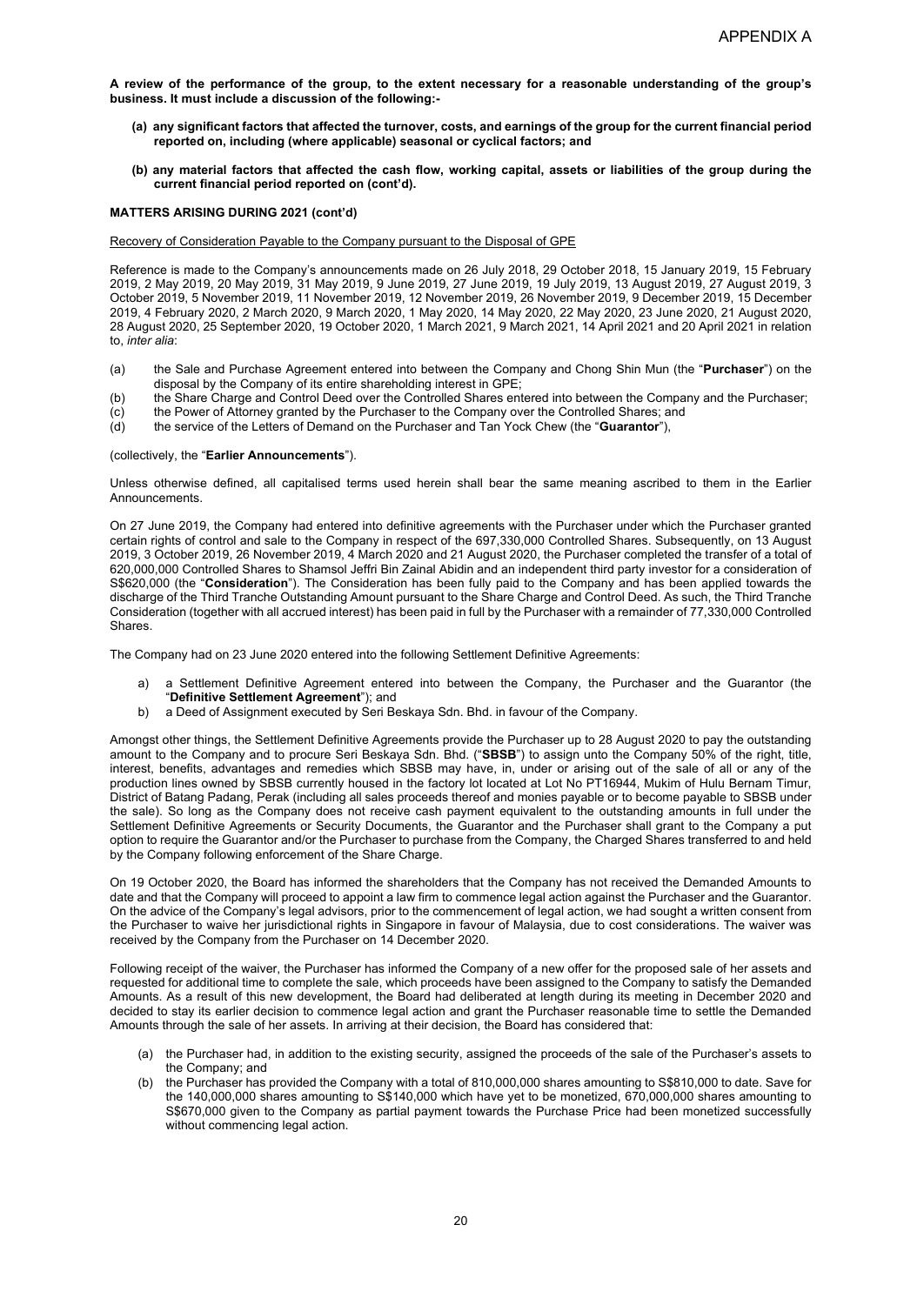- **(a) any significant factors that affected the turnover, costs, and earnings of the group for the current financial period reported on, including (where applicable) seasonal or cyclical factors; and**
- **(b) any material factors that affected the cash flow, working capital, assets or liabilities of the group during the current financial period reported on (cont'd).**

# **MATTERS ARISING DURING 2021 (cont'd)**

# Recovery of Consideration Payable to the Company pursuant to the Disposal of GPE (cont'd)

Furthermore, the Board has also weighed the legal costs, time and potential recoverability of the Demanded Amounts against any potential detriment to the Company for staying the legal action, and is of the view that there is no significant detriment to the Company in staying the legal action for a reasonable period, and any legal action may actually adversely impact any potential sale of the Purchaser's assets and the Purchaser's ability to satisfy the Demanded Amounts. The Company has been informed by the Purchaser that the sale of the Purchaser's assets is still ongoing, albeit delayed due to the severe COVID-19 situation in Malaysia with resulting lockdowns and travel restrictions. Nevertheless, the Company has been further informed by the Purchaser that the target date to conclude the sale of assets is by September 2021. The Company will make the necessary announcements as appropriate or when there are further developments on the same.

# Subscription of Shares in H2 Energy Sdn. Bhd. by the Majority Shareholder

On 30 December 2018, the Company had entered into a conditional subscription agreement with its then associate company, H2 Energy Sdn. Bhd. ("**H2E**"), formerly known as HT Energy (S) Sdn, Bhd., for the subscription of up to 1,000,000 redeemable convertible non-cumulative preference shares in H2E.

Pursuant to a letter of undertaking provided by Muhammad Hatta Bin Sukarni (the "**Majority Shareholder**") to H2E and the Company on 18 March 2019 (the "**Letter of Undertaking**"), the Majority Shareholder had undertaken, *inter alia*:

- (a) to subscribe for 301,837 ordinary shares at RM1.00 each in the capital of H2E (the "**Subscription Shares**") for a total subscription price of RM301,837 (the "**Subscription Price**"); and
- (b) the Subscription Shares shall be fully subscribed, and the Subscription Price shall be paid by the Majority Shareholder to H2E in cash, on or before 31 December 2019 (the "**Original Subscription Date**").

As disclosed in the Company's announcement dated 6 January 2020, RM271,837 of the Subscription Price remained outstanding (the "**Outstanding Subscription Price**") from the Majority Shareholder as at the date of such announcement. The Company then entered into a supplemental letter agreement with the Majority Shareholder (the "**Supplemental Letter**") under which H2E and the Company agreed, *inter alia*, to extend the Original Subscription Date to 31 March 2020 (the "**Extended Subscription Date**"). The Majority Shareholder agreed to pay interest on the Outstanding Subscription Price from time to time outstanding for the period beginning on the day following the Original Subscription Date (i.e. 1 January 2020) and ending on the date H2E receives it, at a rate of 6% per annum, accruing on a daily basis. Interest accrued shall be immediately payable by the Majority Shareholder on demand by H2E, but:

- (a) if not previously demanded, shall be paid on the Extended Subscription Date together with the unpaid balance of the Outstanding Subscription Price; and
- (b) interest not paid when due may be added to the unpaid balance of the Outstanding Subscription Price and shall thereafter bear interest at the same rate.

On 31 March 2020, the Company and H2E had entered into a second supplemental letter agreement with the Majority Shareholder under which H2E and the Company agreed, *inter alia*, to further extend the Extended Subscription Date to 31 May 2020.

On 31 May 2020, the Majority Shareholder had informed the Company that he would require a further 4-5 months to fully settle the Outstanding Subscription Price. As at the date of this announcement, although the Majority Shareholder has been continually providing advances to H2E for its operations, he has yet to fully provide for the Outstanding Subscription Price which amounts to RM134,166 or 44% of the Subscription Price.

As at the date of this announcement, the Company has considered the Majority Shareholder's continuous efforts and his integral and key role in driving the business of H2E, as well as his good faith and commitment in meeting his obligations under the Letter of Undertaking. The Company also recognises that the impact of COVID-19 has also affected local and global economies which in turn has affected the Majority Shareholder's ability to meet his obligations. After due deliberation, the Company has taken the view to allow the Majority Shareholder further time to complete the settlement of the Outstanding Subscription Price.